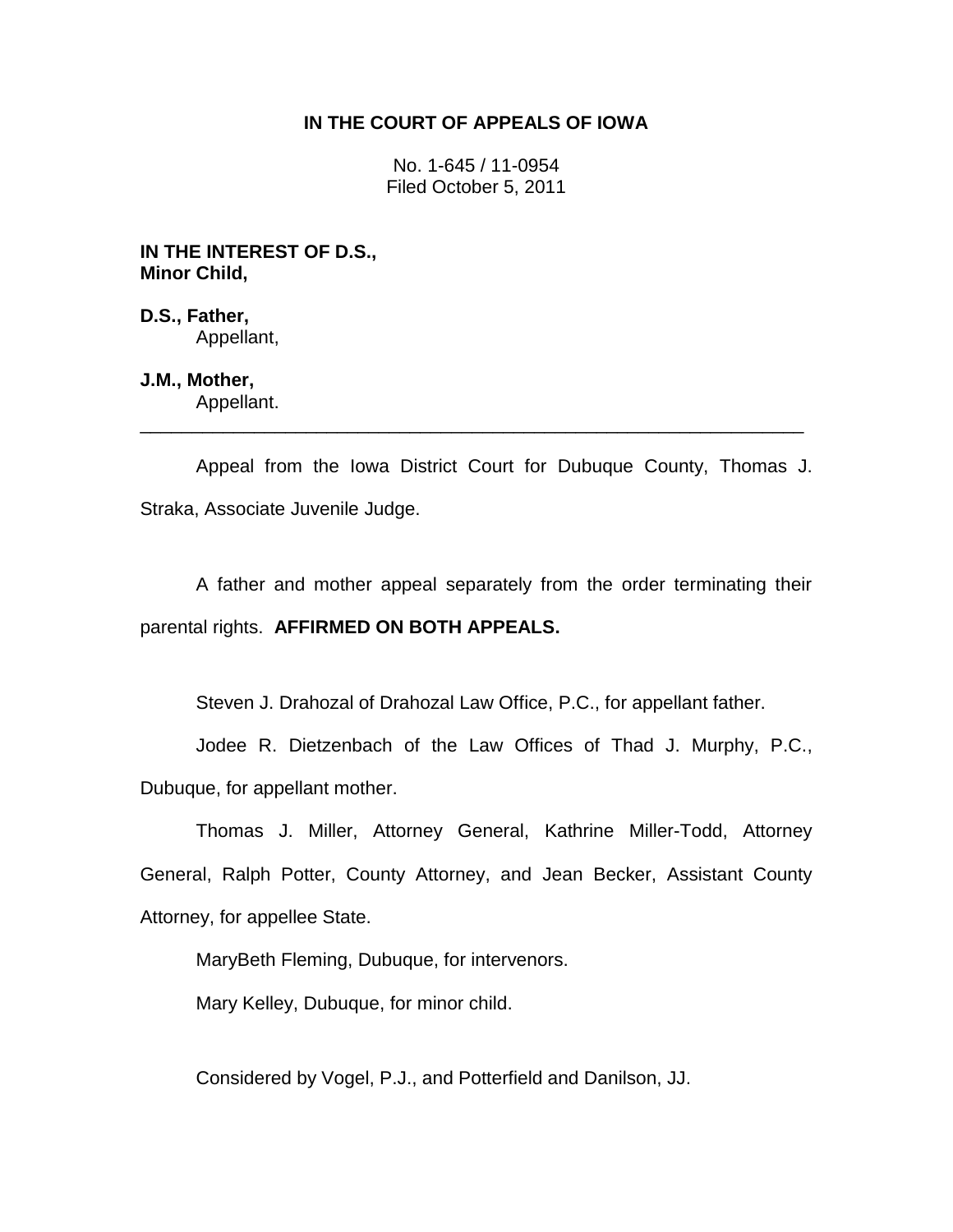# **DANILSON, J.**

 $\overline{a}$ 

A father and mother appeal from the order terminating their parental rights to their one-year-old son. They contend the juvenile court erred in terminating parental rights without the testimony of a qualified expert witness and that the State failed to prove active efforts were made for reunification. The father also contends the juvenile court erred in failing to address placement until after the termination hearing. The mother also contends termination is not in the child's best interests. Considering the parents' lack of involvement with the child and their periods of incarceration during these proceedings, we find termination of parental rights in the best interests of the child. The parents are also unable to safely parent the child and provide for his extensive medical needs. The child's permanency cannot be further delayed. The Iowa Indian Child Welfare Act (ICWA) requirements under Iowa Code chapter 232B are satisfied in this case. For these reasons, we affirm the decision of the juvenile court.

## **I. Background Facts and Proceedings.**

This family came to the attention of the Iowa Department of Human Services (DHS) shortly after the child's birth on January 15, 2010. He was born prematurely and with severe medical issues.<sup>1</sup> Shortly after his birth, he was transferred from Finley Hospital in Dubuque to the University of Iowa Hospitals in Iowa City. Medical staff was unable to make contact with the parents and the parents did not call to check on the child. The mother later admitted that she

 $1$  D.S. was born at thirty-five weeks of gestation with severe respiratory distress. He developed congestive heart failure, breathing problems, allergies, inflammation, and hypertension. His care required, among other things, surgeries, nebulizer treatments, blood pressure checks, medication, strict food regimen, x-rays, and hospitalizations.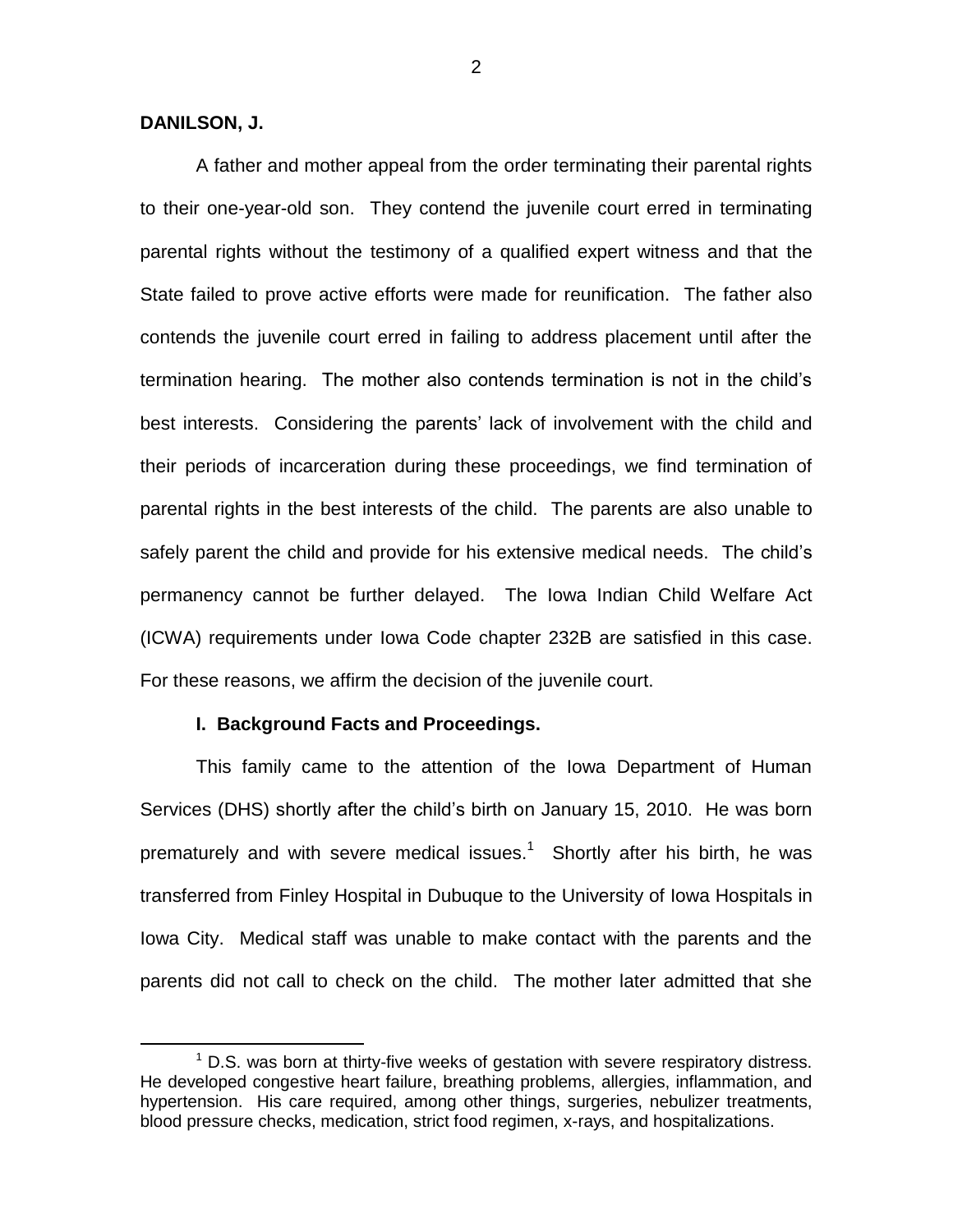received no prenatal care, and smoked cigarettes and consumed alcohol throughout the pregnancy.

On January 21, 2010, the child was transferred back to Finley Hospital in Dubuque. On January 23, 2010, the parents visited the child for fifteen minutes. The mother was offered transportation and a room at Finley Hospital because she was unemployed and lived approximately fourteen blocks from the hospital, but she declined. The child was transferred back to University of Iowa Hospitals due to additional health concerns. Again, the mother was offered transportation, lodging, and food to stay in Iowa City with the child, which she declined. Medical providers were not able to contact the parents to receive consent for treatment for the child.

On January 25, 2010, the juvenile court entered an ex parte removal order due to concerns about abandonment by the parents. The child was placed in the custody of DHS, for appropriate foster care placement once discharged from the hospital.

The mother is a member of the Ho-Chunk Nation Indian tribe. The tribe was notified immediately upon the entry of the emergency removal order. The tribe subsequently filed a motion to intervene, which was granted by the court.

A removal hearing was held on February 3, 2010. The mother did not appear. The father appeared and objected to the continued removal of the child. The father had previously served time in prison for burglary and armed robbery. He testified he had raised another child, had completed parenting classes in prison, and was prepared to take custody of the child. Tribal counsel appeared and opined that custody of the child should remain with DHS for foster family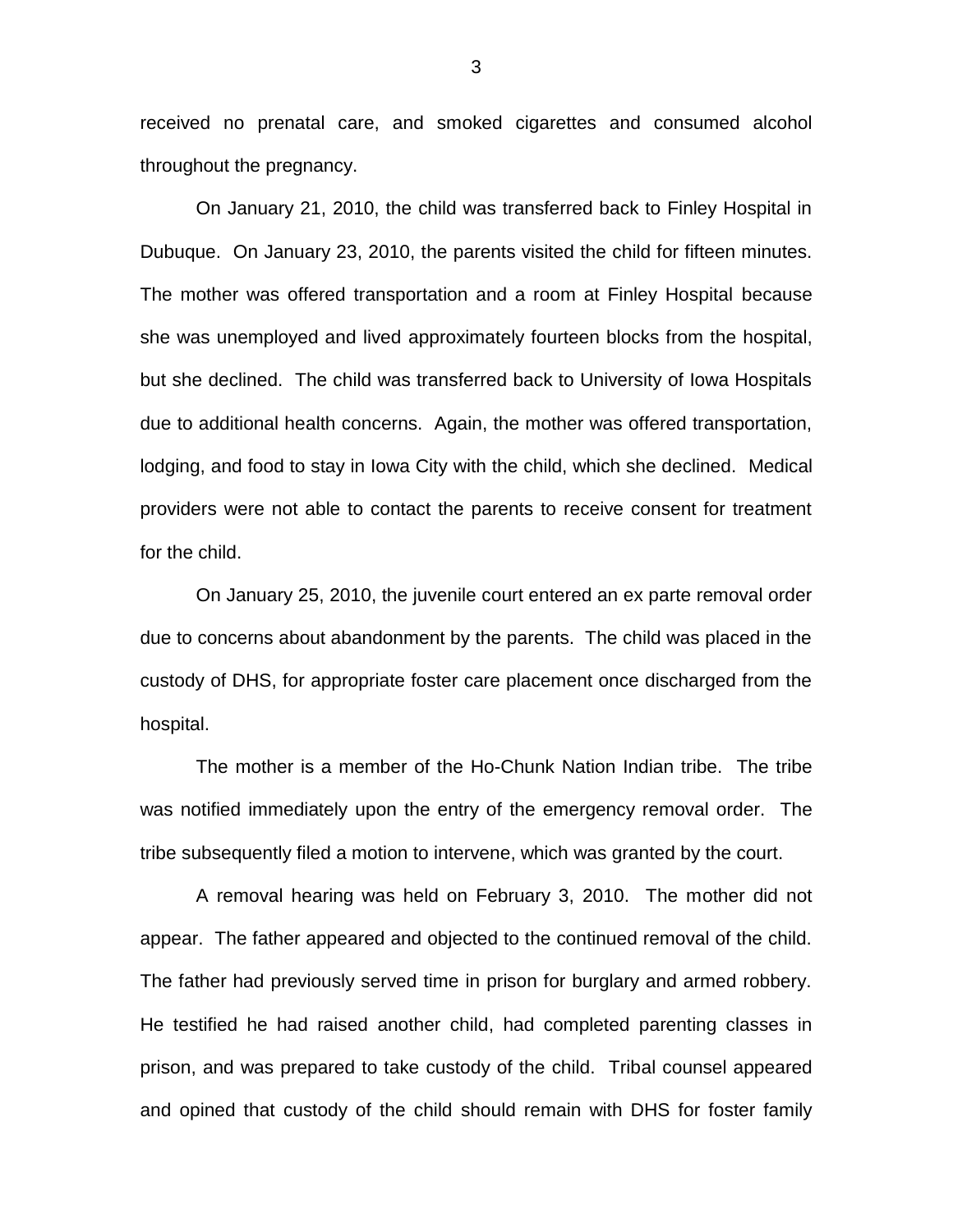placement upon the child's release from the hospital. A foster family had been identified and the foster parents had visited the child a number of times in the hospital. The foster mother, a pediatric nurse, was aware of the child's health concerns.

The child was adjudicated in need of assistance on March 29, 2010, following an adjudication/disposition hearing. Tribal counsel appeared at the hearing, as well as the mother and father, both represented by counsel. The court found the parents had become more cooperative with services but continued to lack a full understanding of the child's significant health issues and needs. The court observed that DHS had been in continuous contact with the tribe regarding placement options and services and active efforts were being made to provide remedial and rehabilitative services designed to prevent the breakup of the Indian family but these efforts had not been successful due to the parents' slow progress. Stephanie Lozano, a social worker and qualified expert witness for the tribe, testified at the hearing. Lozano opined that custody of the child by the parents or Indian custodian would likely result in serious emotional or physical damage to the child and the current foster family placement was appropriate, particularly due to the child's medical needs. Placement of the child was continued with the foster family, with a goal of family reunification.

Following a June 25, 2010 review hearing, the court observed the mother was beginning to engage in services. She had become more involved with the child and was attending his doctor appointments. Visitation became partially supervised, and the mother began to display she could meet the child's basic needs. However, there continued to be concerns about the mother's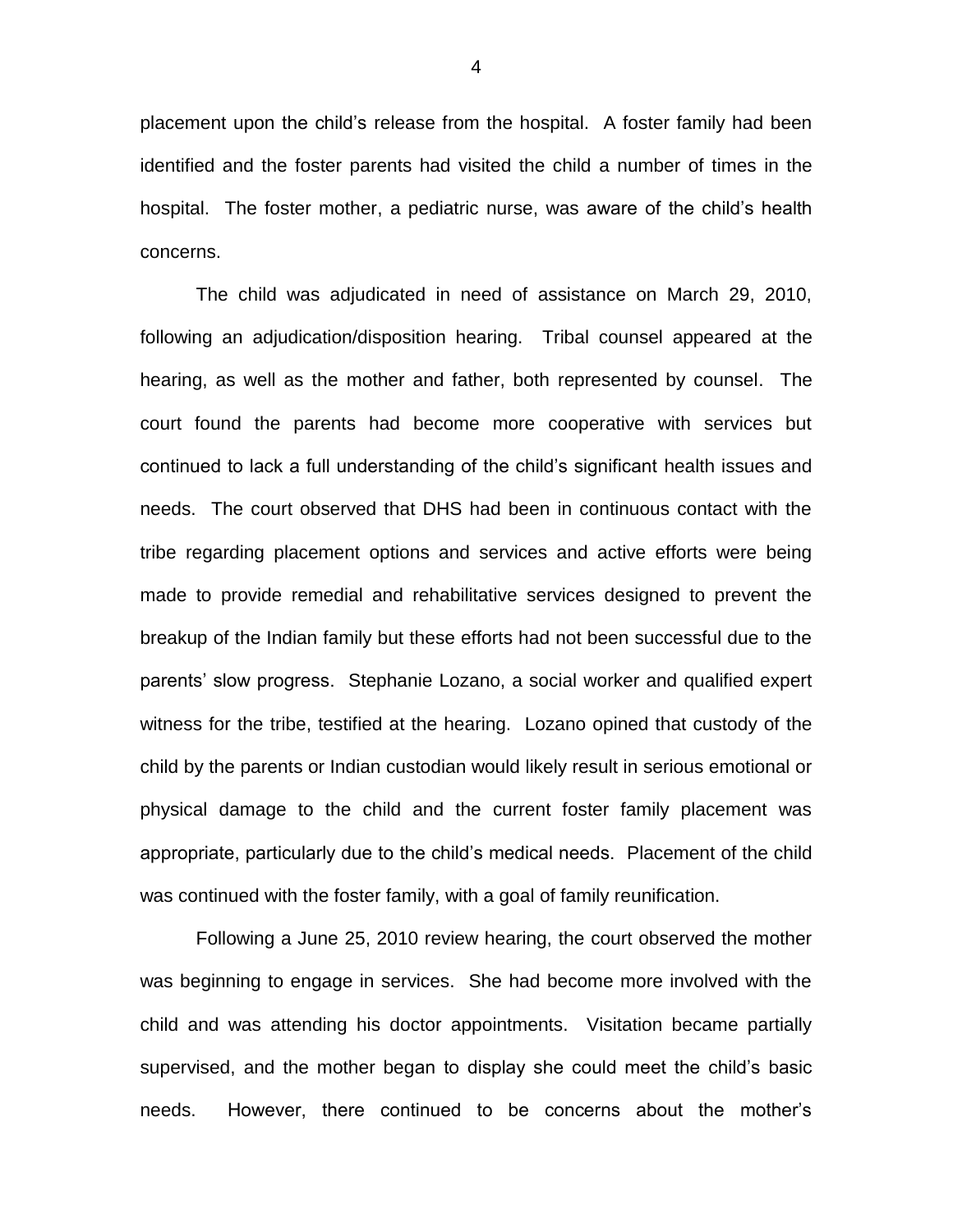commitment to the father, due to his continued drug use and incarceration. The father tested positive for THC in March and April and became incarcerated in Illinois in May as a result of a probation violation.

Unfortunately, the mother's status began deteriorating by the permanency hearing on September 25, 2010. The court observed the mother was incarcerated in Wisconsin and facing a two-year sentence. DHS noted that in July 2010, the mother was intoxicated when the child arrived for a visit, and the visit was cancelled. DHS later learned the mother had been arrested in Wisconsin in August 2010, where she had five prior operating-while-intoxicated convictions and was wanted for probation violations. The father was still incarcerated, but his counsel indicated he had an anticipated release date in November 2010. The court observed that the child continued to have medical needs, but was thriving in the care of the foster family. The foster family indicated they would be willing to adopt the child. Tribal counsel stated the tribe would only support termination of parental rights if the child was placed in an Indian home. DHS located such a home in Wisconsin, where a cousin of the child had also been placed. The court ordered DHS to conduct a home study on the home in Wisconsin.

At the permanency hearing on December 16, 2010, the court observed the home study was currently being conducted in Wisconsin. The mother remained incarcerated, but the court noted she intended to move to Wisconsin once released from prison. The father also intended to move to Wisconsin in the near future. The court ordered DHS to receive the home study, review it with the parents, and if feasible, begin a slow transition of the child to Wisconsin. Due to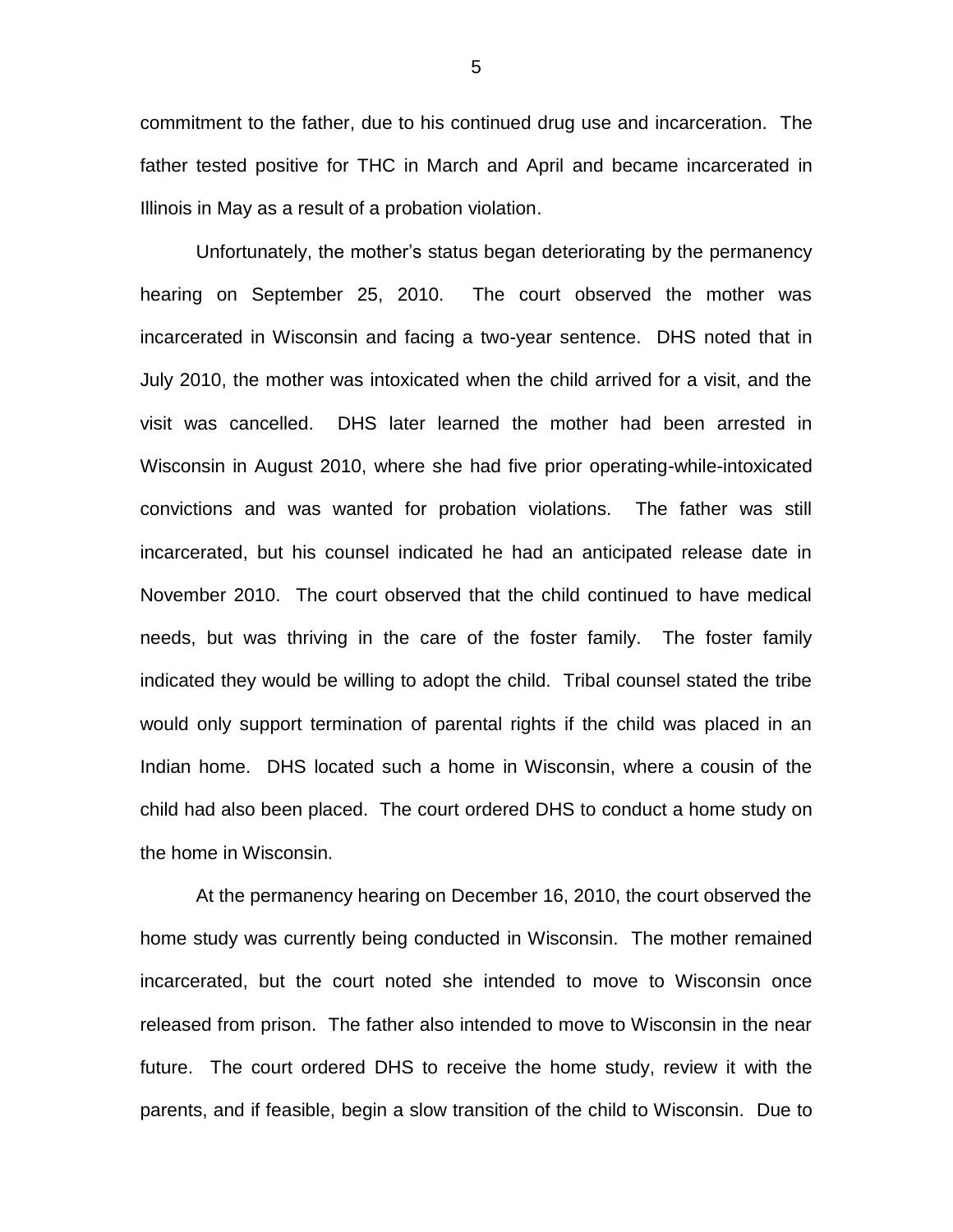the child's need for permanency, the court also directed the State to initiate termination of parental rights, which would also be addressed at the next hearing, scheduled for February 17, 2011.

The court reset the February hearing for March 23, 2011, granting the parents' motions for extension of time despite a "serious concern that an extension of time would not be in the best interests of the child." The court advised that the scope of the hearing would pertain only to the State's petition for termination of parental rights, the grounds alleged therein, and the evidence required pursuant to Iowa Code section 232B.6(6)(a) (2009) of the Indian Child Welfare Act.

On February 24, 2011, the tribe filed a motion for placement in accordance with ICWA. In the motion, the tribe stated its preference that the child be placed with the proposed foster family in Wisconsin. The tribe stated such placement "would allow D.S. to be placed with one of his Ho-Chuck relatives" and "would permit the mother and father to continue to have reasonable contact with the child in the future." The tribe further stated the Wisconsin foster family had recently been approved by the Wisconsin Interstate Compact for the Placement of Children and the approval paperwork had been mailed to Iowa.

On March 10, 2011, the child's Iowa foster parents filed a motion to intervene. The motion detailed the child's extensive medical needs, expressed concern the Wisconsin foster family was "not familiar with his medical needs," and opined placement of D.S. with the Wisconsin foster family "could potentially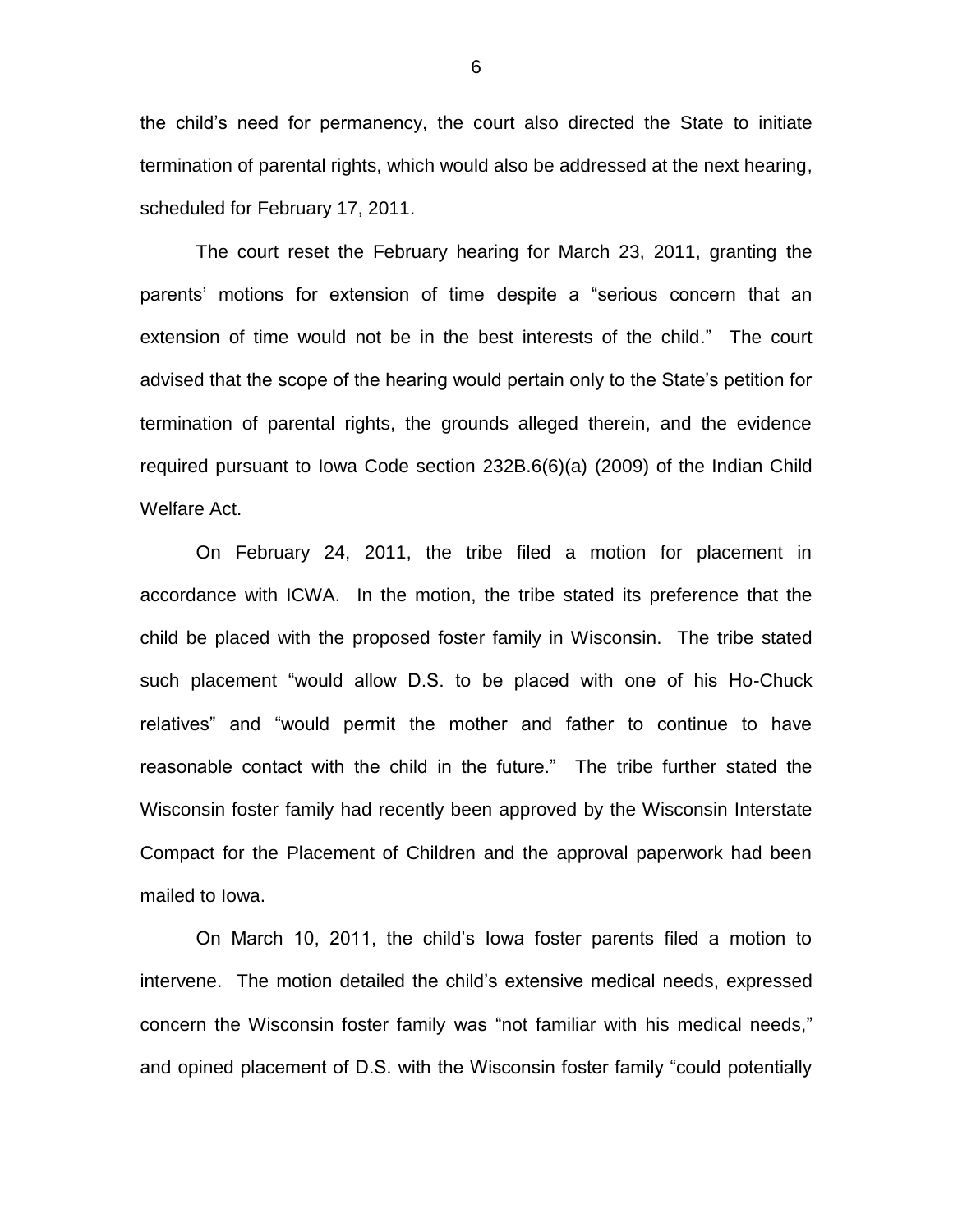have dire and far-reaching effects for D.S. and . . . could cause him severe physical and psychological harm."

The termination hearing was held over two days, on March 23 and April 14, 2011. The mother had been released from prison on March 15, 2011, and participated in the hearing. The father appeared as well. The State, guardian ad litem, and DHS caseworkers supported termination of the father's and mother's parental rights. The tribe disagreed. Lozano, the tribe's social worker, opined: (1) termination was not something that the tribe viewed as culturally appropriate; (2) the parents should have additional time (in terms of years) for reunification; (3) active efforts had not been made to the parents, and (4) the child should be placed in the Indian home in Wisconsin, as requested by the tribe.

The juvenile court granted termination of the father's and mother's parental rights pursuant to Iowa Code sections 232.116(1)(h) and 232B.6(6)(a). Specifically in respect to the ICWA provision set forth in section 232B.6(6)(a), the court determined (1) Lozano was a qualified expert witness whose testimony indicated the parents could not care for the child and (2) the evidence supported a finding beyond a reasonable doubt the child would suffer serious physical or emotional damage if he were to be returned to the custody of the parents. The court did not address the child's placement, other than noting the child was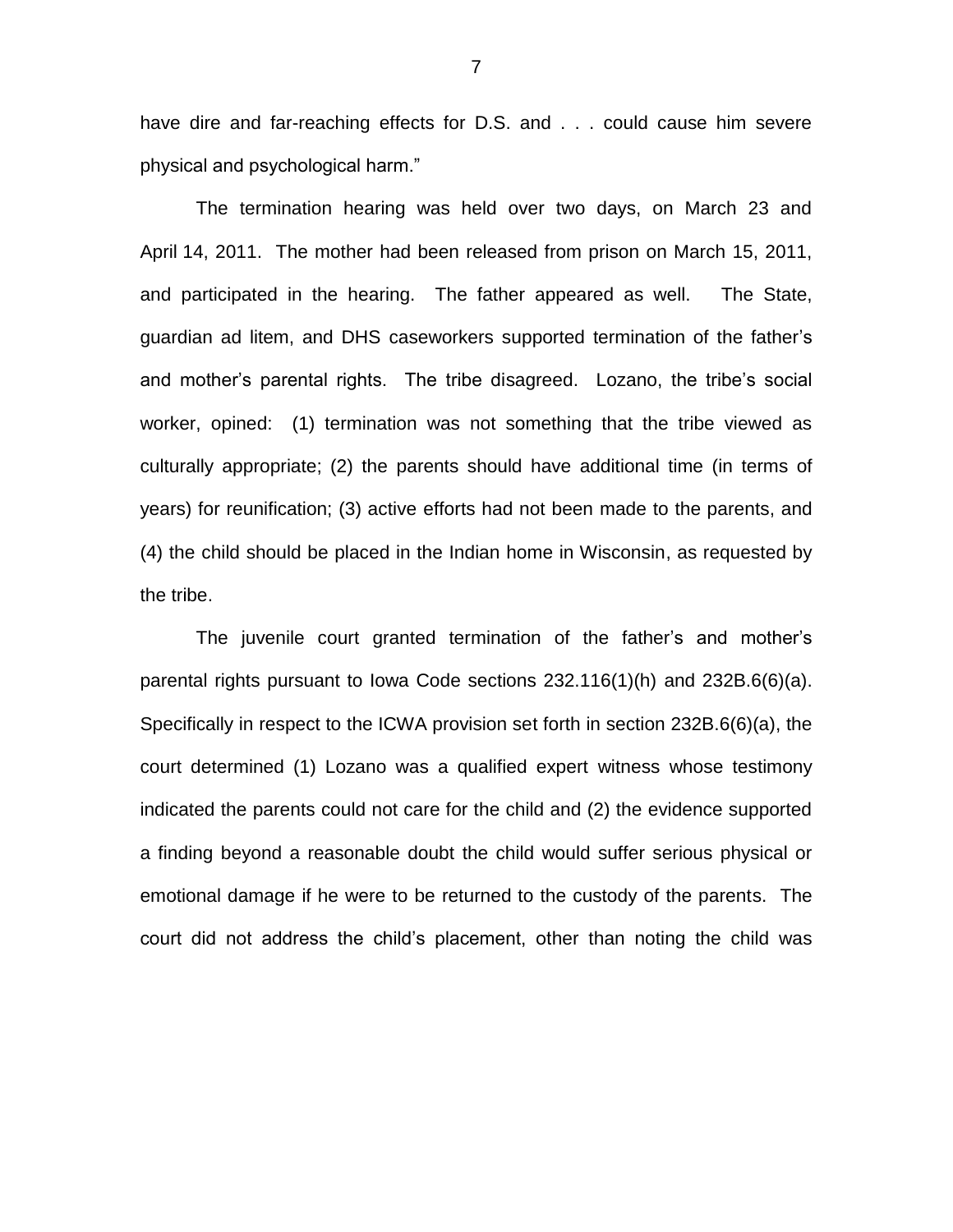currently in a foster-adopt home and he could not be returned to the custody of the parents. The father and mother now appeal.<sup>2</sup>

#### **II. Scope and Standards of Review.**

We conduct a de novo review of termination of parental rights proceedings. *In re P.L.*, 778 N.W.2d 33, 40 (Iowa 2010). Although we are not bound by the juvenile court's findings of fact, we do give them weight, especially in assessing the credibility of witnesses. *In re D.W.*, 791 N.W.2d 703, 706 (Iowa 2010). An order terminating parental rights will be upheld if there is clear and convincing evidence of grounds for termination under section 232.116. *Id.* Evidence is considered "clear and convincing" when there are no "serious or substantial doubts as to the correctness or conclusions of law drawn from the evidence." *Id.* However, termination of the parental rights of an Indian child shall not be ordered unless supported by evidence beyond a reasonable doubt that "the continued custody of the child by the child's parent or Indian custodian is likely to result in serious emotional or physical damage to the child." Iowa Code § 232B.6(6)(a). The evidence must also include the testimony of a qualified expert witness as defined in section 232B.10. *See* Iowa Code § 232B.6(6)(a). To the extent the parents' claims of error rest upon statutory interpretation, our review is for correction of errors of law. *In re C.A.V*., 787 N.W.2d 96, 99 (Iowa Ct. App. 2010). The paramount concern in termination proceedings is the best interests of the child. *see In re P.L*., 778 N.W.2d at 39 (holding best interests are

 $\overline{a}$ 

 $2$  Our original ruling on appeal was filed on September 18, 2011. Upon the father and mother's timely-filed petitions for rehearing, we now re-issue our ruling to further clarify several issues in this case.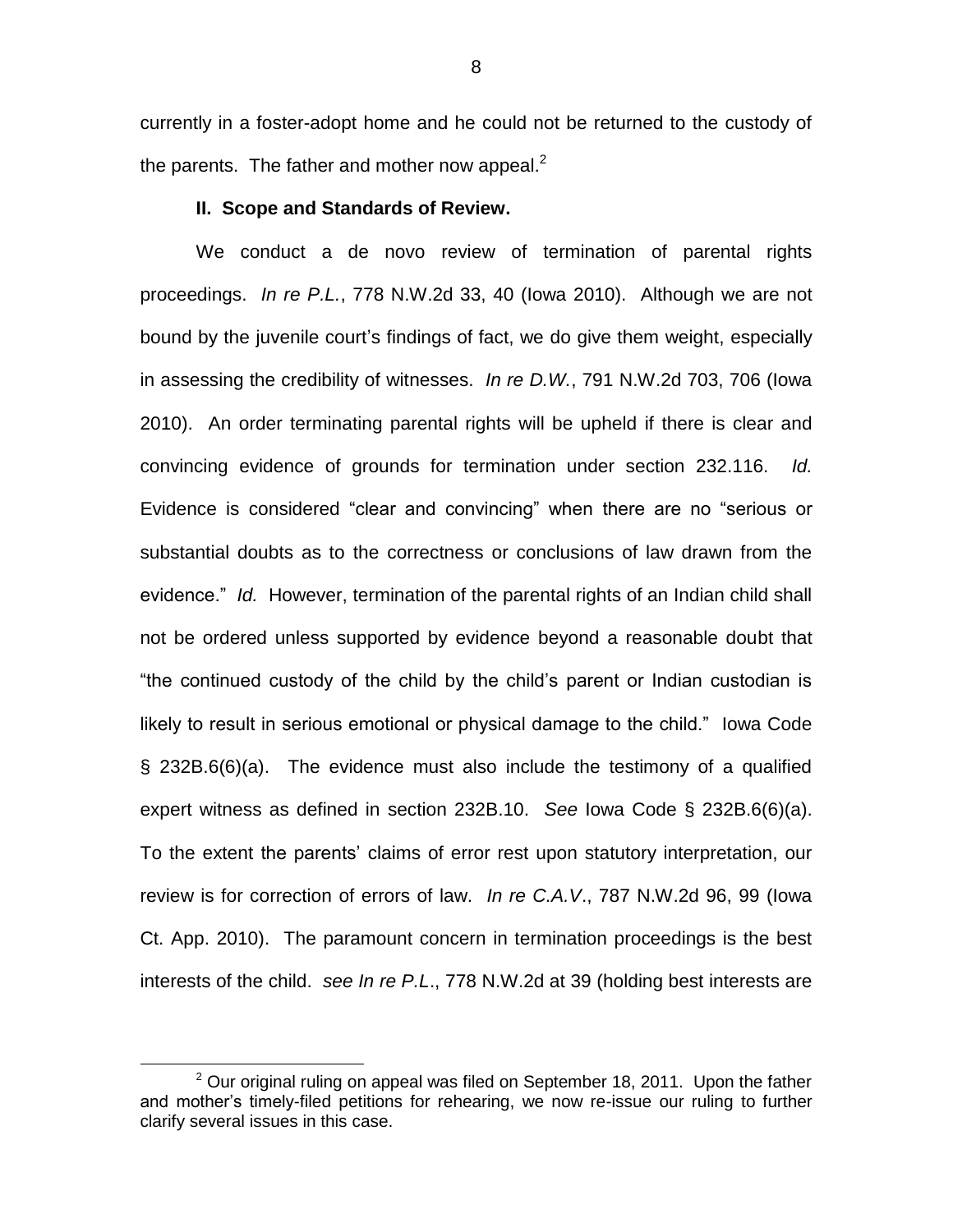to be determined within statutory framework and not upon court's own perceptions).

## **III. Analysis.**

Iowa Code chapter 232 termination of parental rights follows a three-step analysis. *See P.L.*, 778 N.W.2d at 39. The court must initially determine whether a ground for termination under section 232.116(1) is established. *Id.* If a ground for termination is established, the court must next apply the best-interest framework set out in section 232.116(2) to decide if the grounds for termination should result in a termination of parental rights. *Id.* If the statutory best-interest framework supports termination of parental rights, the court must finally consider if any statutory exceptions or factors set out in section 232.116(3) weigh against termination of parental rights. *Id.*

In addition to this analysis, Iowa Code chapter 232B sets forth Iowa's Indian Child Welfare Act (ICWA), which extends further protections to Indian families and tribes. *See* Iowa Code chapter 232B; *In re J.L.*, 779 N.W.2d 481, 485 (Iowa Ct. App. 2009). The ICWA has a dual purpose—to protect the best interests of a child and preserve the Indian culture. *J.L.*, 779 N.W.2d at 492. The ICWA must be applied, even where there is no evidence the child has been raised in an Indian culture. Iowa Code § 232B.5(2) ("A state court does not have discretion to determine the applicability of . . . this chapter to a child custody proceeding based upon whether an Indian child is part of an existing Indian family."); *see In re R.E.K.F.*, 698 N.W.2d 147, 151 (Iowa 2005). The provisions of the ICWA are to be strictly construed. *C.A.V*., 787 N.W.2d at 99. Even under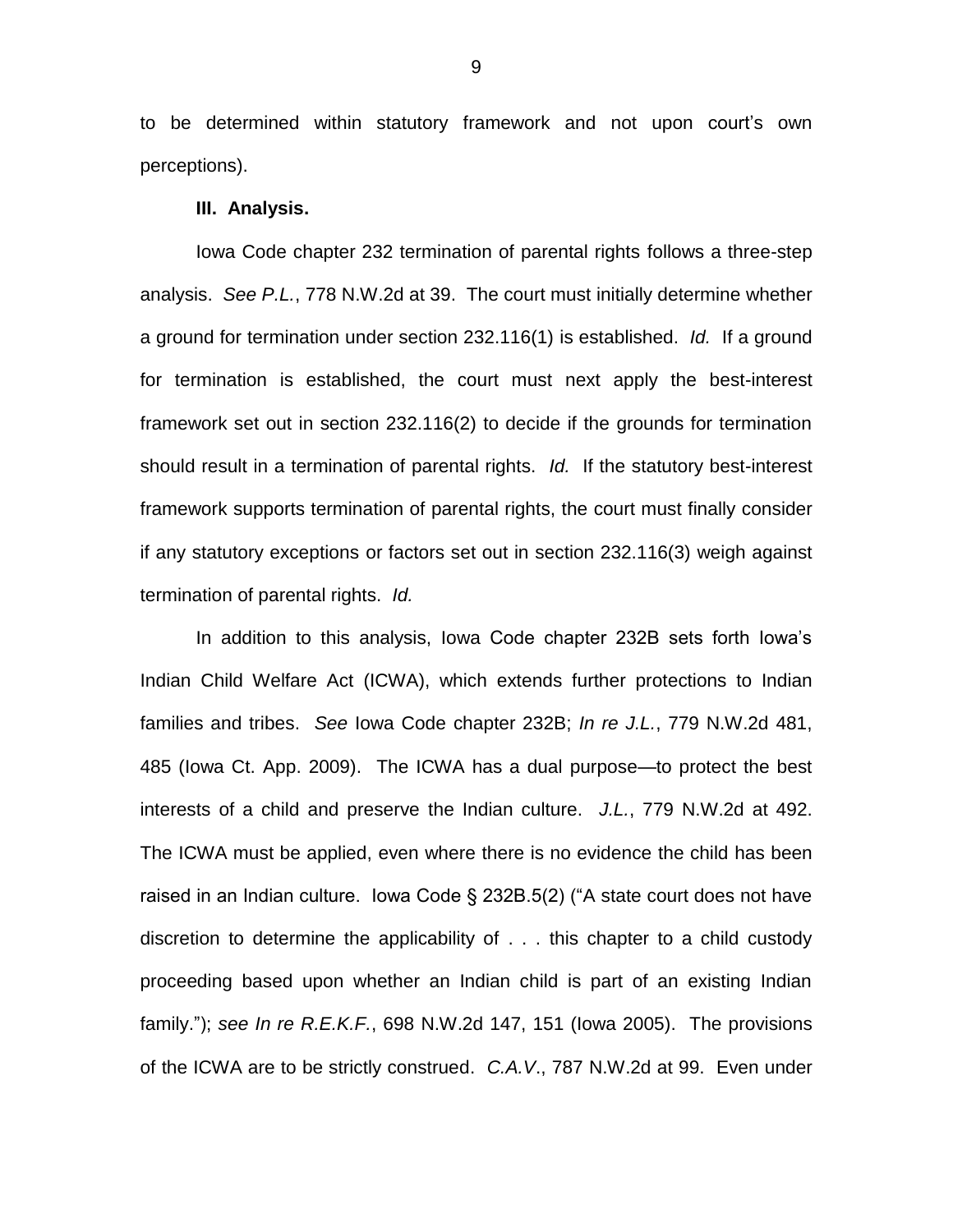an ICWA analysis, however, the paramount interest remains the protection of the best interests of the child. *J.L.*, 779 N.W.2d at 492.

# **A. Grounds for Termination.**

The parents do not dispute the grounds for termination have been proved. However, the parents contend the State failed to prove the "active efforts" requirement of the Iowa ICWA was satisfied.

*1. Active Efforts.* A party seeking termination of parental rights over an Indian child must provide evidence to the juvenile court that "active efforts have been made to provide remedial services and rehabilitative programs designed to prevent the breakup of the Indian family and that these efforts have proved unsuccessful." Iowa Code § 232B.5(19). This burden must be met by clear and convincing evidence. *See C.A.V.*, 787 N.W.2d at 100. The active efforts requirement set forth in section 232B.5(19) attempts to preserve the parent-child relationship or the child's connection to Indian culture. *See id.* at 103.

The State contends this issue has not been preserved for our review. The State argues the mother has only preserved this issue with respect to placement preferences, not remedial services and rehabilitative programs. Even assuming the issue was properly preserved, we conclude active efforts were made to prevent the breakup of the Indian family.

The tribe was notified immediately when DHS became involved with the family—while D.S. was in the hospital receiving care following his birth. DHS began offering services to the parents at that time. When it became clear the parents were not cooperating or accessing services, DHS found a foster family to care for the child upon his release from the hospital. The tribe agreed with this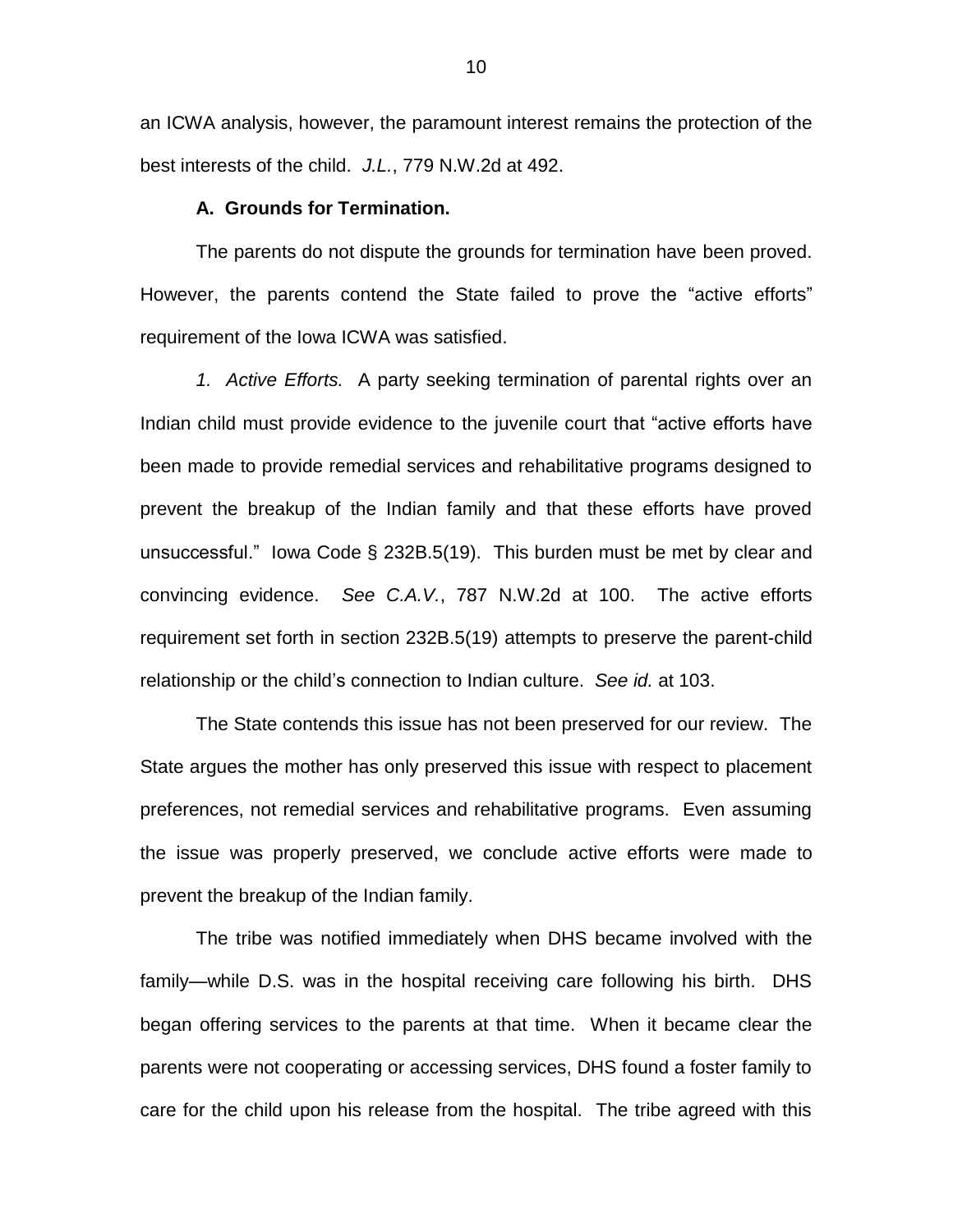placement and stated the foster family was appropriate to care for the child's special needs. The parents eventually began to access services and engage in visitation with the child. Unfortunately, any progress was stifled by the parents' incarceration—the father for six months and the mother for seven months during these proceedings. The tribe continued to agree the services and placement of the child were appropriate. The tribe alleged it noted its preference the child be placed with an Indian family in Wisconsin in August 2010. At the very next hearing in September 2010, the court ordered DHS to conduct a home study on the family. At the December 2010 hearing, the court ordered DHS to continue and complete the home study. During this time, both parents were incarcerated. The State filed a termination petition in January 2011. As of the last day of the termination hearing on April 14, 2011, the court still had not received notice of an approval on the home study.

Throughout these proceedings, the juvenile court frequently addressed the State's efforts to preserve the family and provide for reunification. The court's February 5, 2010 removal order stated in part:

Pursuant to Iowa Code section 232B.5(19), the Court finds the Department has made active efforts to prevent the break-up of the Indian family. However, due to the age of the infant, his significant medical issues, and the mother's refusal to cooperate with services, those efforts have proven unsuccessful.

The court's March 29, 2010 CINA adjudication order stated in part:

The Department has been in continuous contact with the Ho-Chunk Nation regarding placement options and services. As a result, the Department has provided evidence to the Court that active efforts have been made to provide remedial services and rehabilitative programs designed to prevent the break-up of the Indian family, but these efforts have not yet been successful due to the parents' slow progress.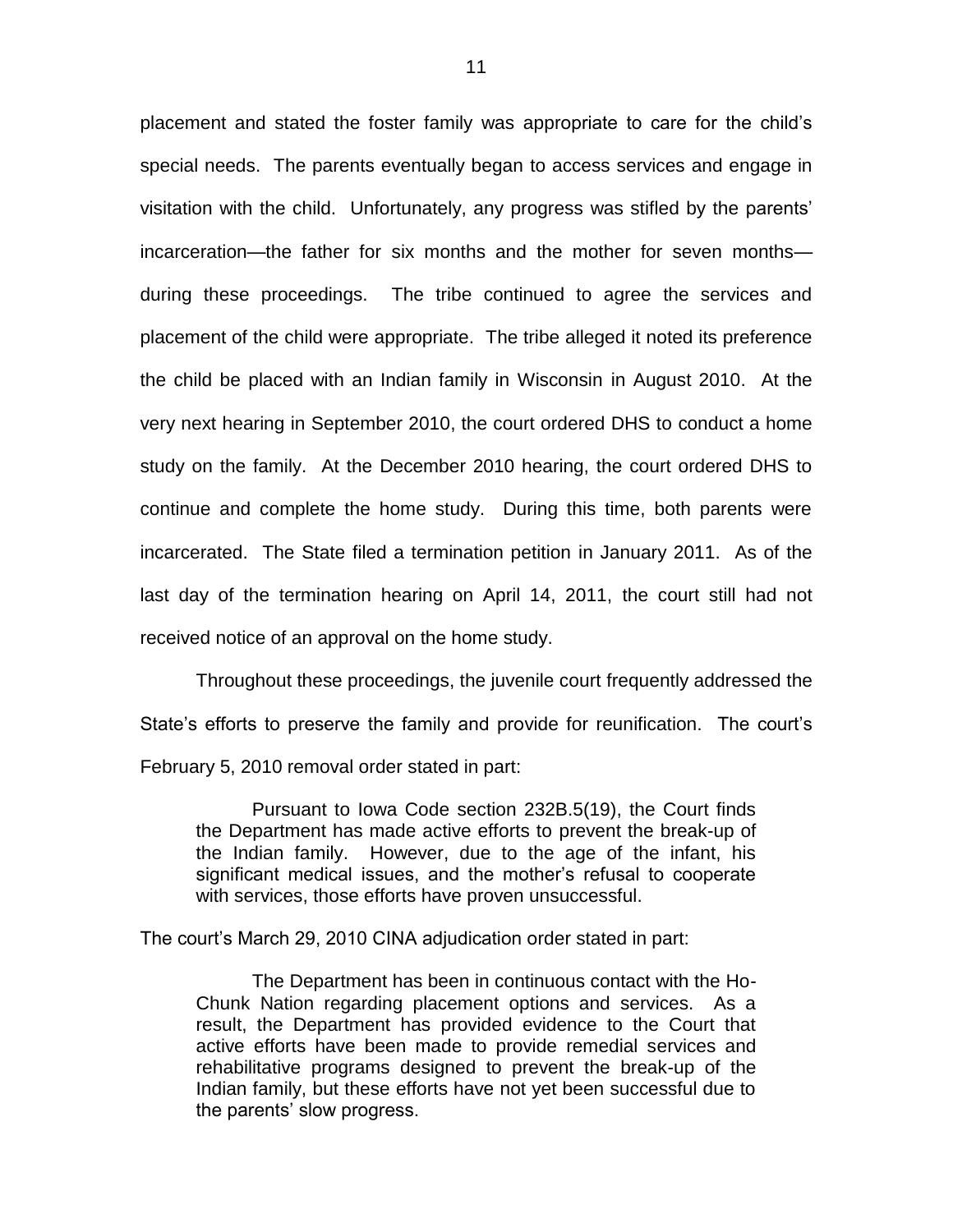Due to the child's significant medical health needs and parents' slow progress, the qualified expert testified it was her opinion that custody of the child by the child's parents or Indian custodian would likely result in serious emotional or physical damage to the child. The expert testified it was her opinion the child's current foster care placement is appropriate as the foster mother is a pediatric nurse and able to quickly identify any medical needs.

The court's July 5, 2010 review order stated in part:

The Court finds the Department is providing active efforts to provide remedial services and prevent the break-up of the Indian family. Specifically, the mother is receiving increased interactions, parenting skills, education, and mental health treatment.

The court's September 27, 2010 permanency order stated in part:

The Court finds that the Department was providing active efforts to provide remedial services and prevent the break-up of the Indian family up until the time of the parents' incarcerations.

The court's December 20, 2010 permanency order stated in part:

The Court continues to find that the Department is providing active efforts to provide remedial services and prevent break-up of the Indian family. The Court finds the services are sufficient and the parents are advised that a failure to identify a deficiency in services or to request additional services may preclude the parents from challenging the sufficiency of services in a termination of parental rights proceeding and the parents are further warned that the consequences of a permanent removal my include termination of parental rights to the child in interest.

Finally, the court's May 13, 2011 termination order stated on this issue:

The State and guardian ad litem supported the Department's recommendation for termination of parental rights. The tribe did not support the recommendation and complained that active efforts were not provided to the parents. The Court finds the tribe's position on this issue to be without merit for two reasons. First, Iowa appellate courts have clearly held that a party cannot wait until the time of the termination hearing to raise the issue of deficient services. The Court finds no provisions in ICWA which would exempt a tribe from this same requirement.

In the present case, the tribe was notified almost immediately after mother advised of her membership and has been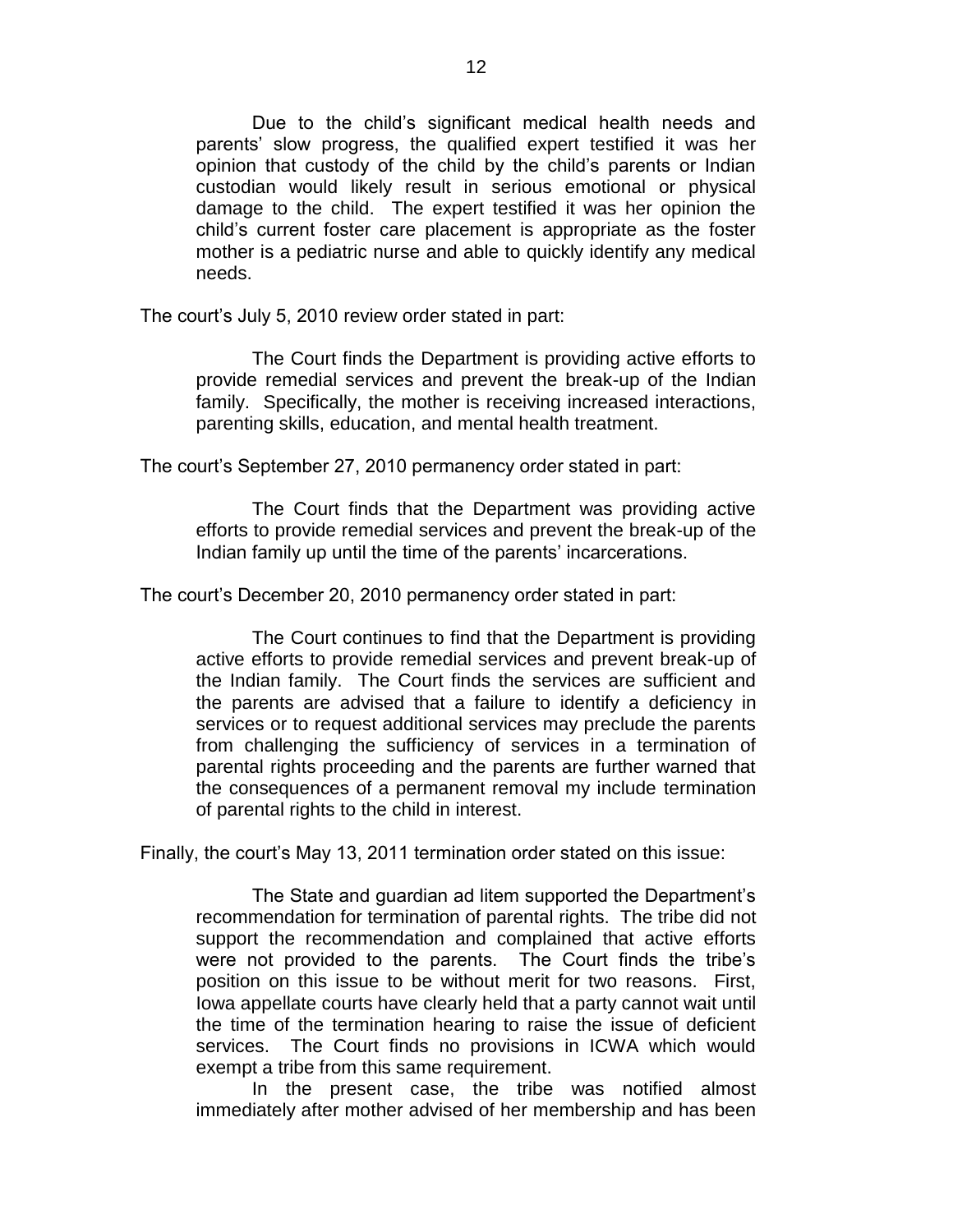involved since shortly after D.S.'s birth. The tribe was offered to assume jurisdiction and placement of the child, which they declined. The tribe has been provided with reports from the Department, case permanency plans, and all orders entered by the Court. The tribe has participated either personally or telephonically in court hearings, family team meetings and office staffing meetings. They have been kept apprised of events through phone calls and emails from the case worker. At no time during the pendency of the case did the tribe indicate that appropriate services were not being provided to the parents. On February 24, 2011, the tribe filed a motion for placement in accordance with ICWA in which it requested "a more specific plan needs to be developed for placement of the child" and that "further active efforts would include additional attempts to contact the mother's paternal family members for placement as required by ICWA." Testimony by the caseworker indicates those requests by the tribe were followed as the Department actively worked with the Native American family identified by the tribe and the Department also contacted the mother's paternal family as requested. During the termination hearing, the following exchange took place between the guardian ad litem and tribe social worker:

Q [GUARDIAN AD LITEM]. Well, you mentioned in family team meetings and we discussed the mental health needs of the parents, the substance abuse needs, their housing needs, their financial needs, and we talked about the services that the Court has authorized the Department to provide and the Department was able to provide and recommended. Did you have any objections to the services that the Department was providing to the parents?

A [MS. LOZANO]. During the meetings, no. They sounded like they were adequate to assist the parents.

Additionally, the Court's orders . . . all contained language notifying the parties that a failure to identify a deficiency in services or to request additional services would preclude the parties from challenging the sufficiency of the services in a termination of parental rights proceedings.

Second, even if the Court were to find the tribe did preserve this issue, the Court nonetheless, finds that the Department provided active efforts to the parents. When transportation was identified as an issue for the parents, the Department offered several alternatives including bus passes, taxis, and the Volunteer Nurses Association. When the mother indicated she was not comfortable riding the bus, the service provider offered to ride with her so that she could become familiar and comfortable with the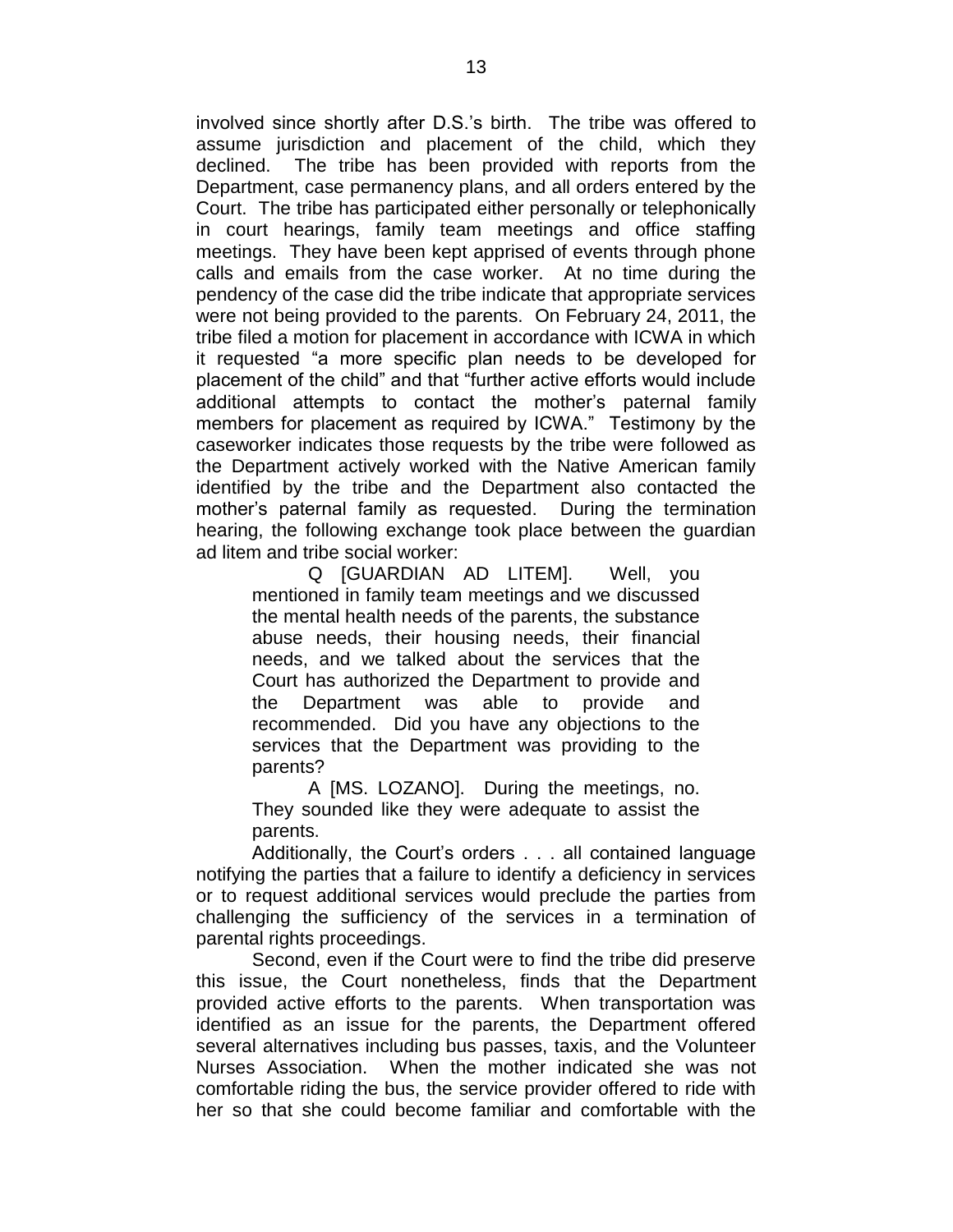routes. When the mother had difficulty getting up to attend interactions or meetings, the Department supplied her with an alarm clock and offered to set it for her. When the parents demonstrated an inability to organize all of the appointments, contact people and required medical information for D.S., the Department put together a binder containing all the necessary information and resources. The binder also contained logs for the parents to use to document D.S.'s medical needs and food consumption. The parents were also offered substance abuse and mental health treatment, supervised visits, and parenting skills. The parents either did not follow through with the offered services or were unavailable due to their incarceration.

We conclude the ICWA active efforts requirement was met by a showing that a "vigorous and concerted level of casework beyond the level" typically constituting reasonable efforts was provided by clear and convincing evidence. *See* Iowa Code § 232B.5(19); *C.A.V.*, 787 N.W.2d at 100. The parents were provided remedial services, rehabilitative programs, supervised visits, parenting skill instruction, psychological evaluation, organizational skill training, counseling, temporary housing while the child was hospitalized, and transportation.

The mother argues active efforts were not made because DHS did not question her specifically about any paternal Native American family members. However, at the initiation of this case, DHS questioned the mother about Native American heritage, and the mother only identified her maternal relatives as being Native American. DHS contacted all family members identified by the mother to talk to them about D.S.'s needs and their ability to provide support or placement. No placement options were located. The father was also asked to provide family members who could be located to provide family structure and support services.

The mother also contends services were not provided while she was incarcerated. Although the mother was not able to access a "more culturally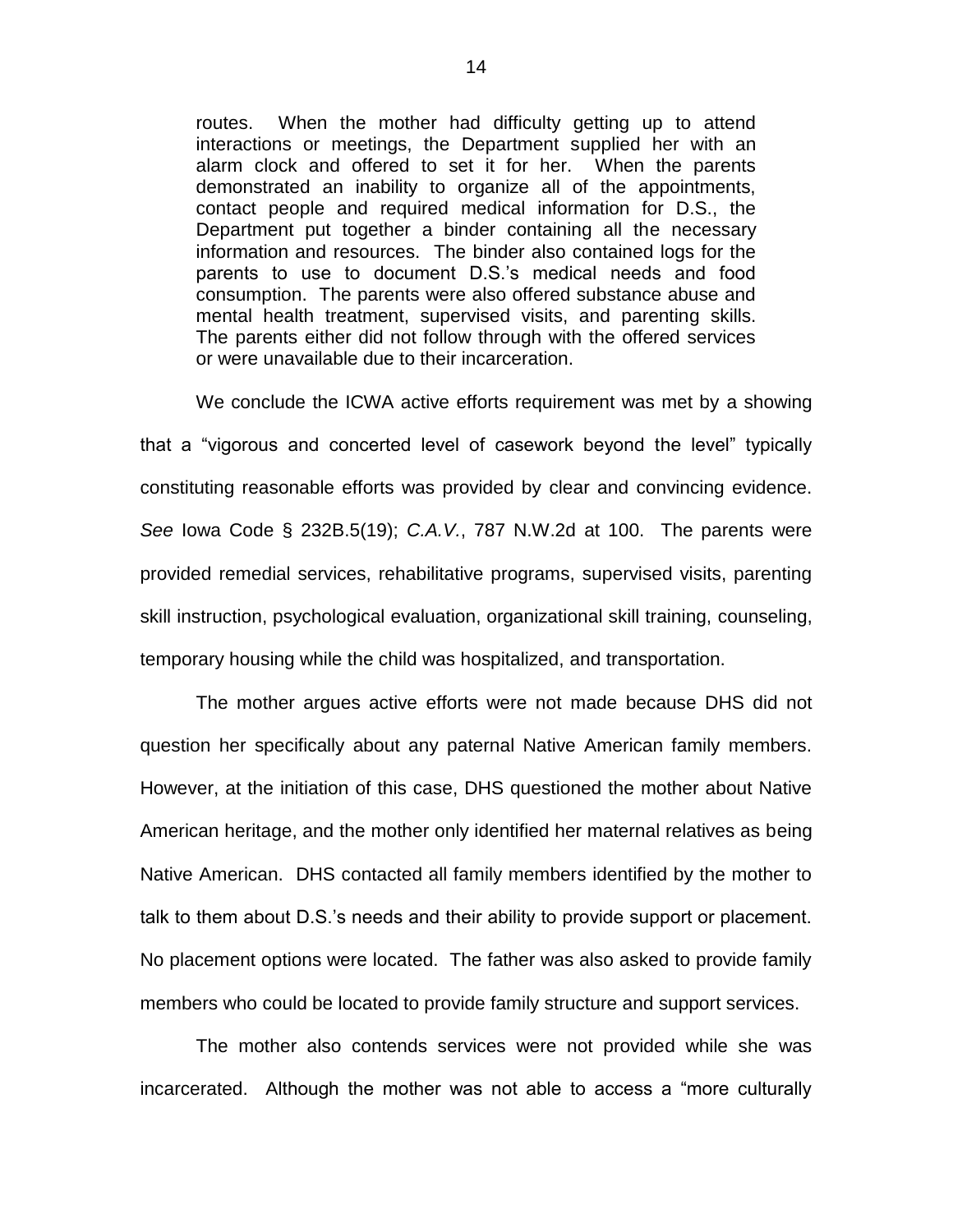appropriate alcohol treatment program" or any of the other resources that could be identified by the tribe, general services were available to the mother during her incarceration. The tribe conceded to this fact, and the tribe did not object to the services offered to the mother—but rather, stated the parents needed, and should be allowed, more time (up to five years additional time) to prove her ability to reunify with the child. "While the ICWA focuses on preserving Indian culture, it does not do so at the expense of a child's right to security and stability." *C.A.V.*, 787 N.W.2d at 104. This child cannot wait any longer for permanency. Active efforts were made to the parents.

*2. Qualified Expert Witness.* The father and mother also argue the juvenile court erred in terminating parental rights without the testimony of a qualified expert witness. We reject this contention.

Under section 232B.6(6)(a), a court shall not order termination of parental rights over an Indian child in the absence of a determination—including qualified expert testimony—the continued custody of the child by the parent is likely to result in serious emotional or physical damage to the child. The phrase "continued custody" in this provision includes both legal and physical custody. *See C.A.V.*, 787 N.W.2d at 102. The purpose of section 232B.6(6)(a) "is to provide the juvenile court with knowledge of the social and cultural aspects of Indian life to diminish the risk of any cultural bias in the termination decision." *See In re L.N.W.,* 457 N.W.2d 17, 18 (Iowa Ct. App. 1990) (citation omitted) (discussing 25 U.S.C. § 1912(f) (1982)).

Section 232B.10 sets forth the requirements for a qualified expert witness. This section provides that a qualified expert witness may include "a social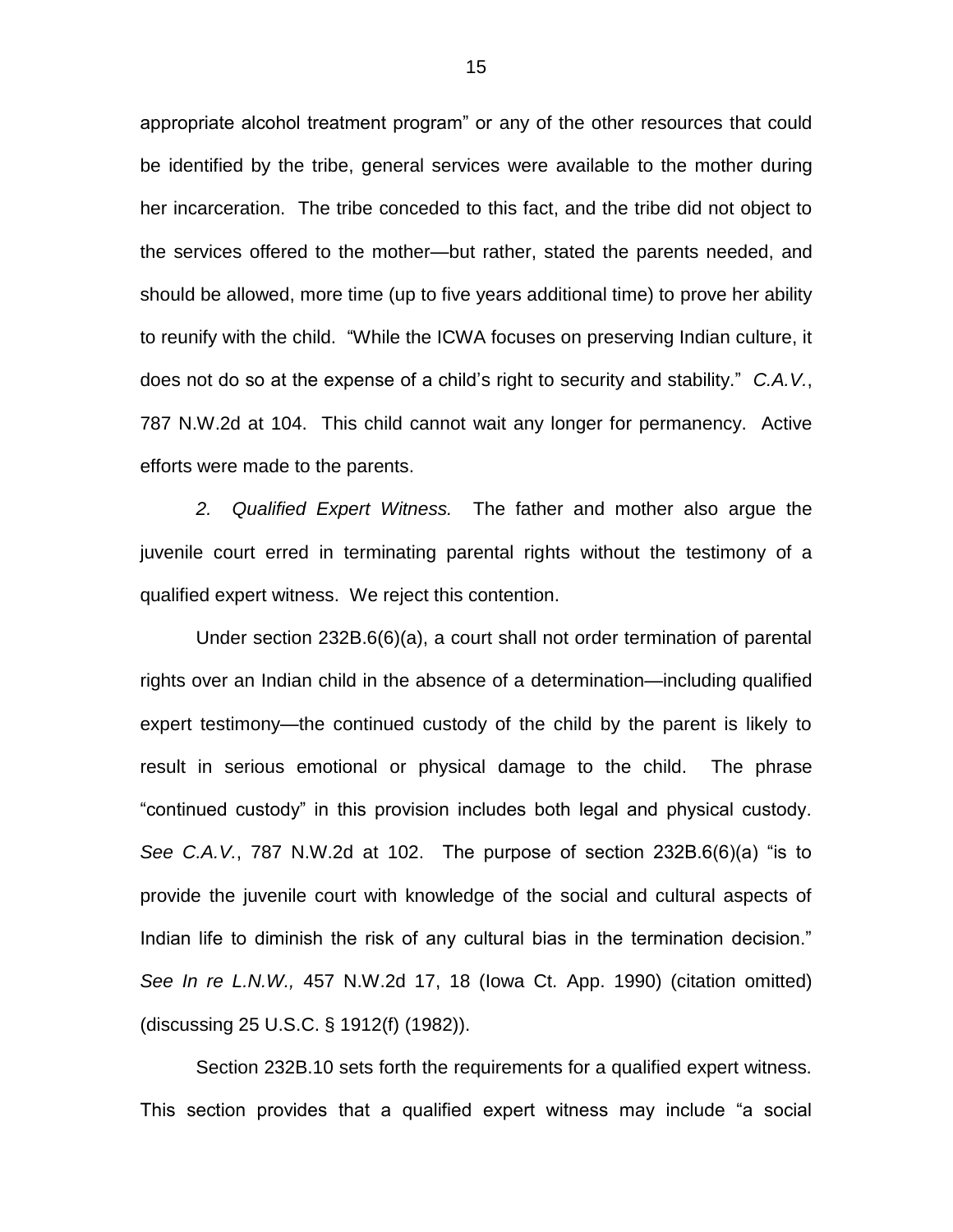worker, sociologist, physician, psychologist, traditional tribal therapist and healer, spiritual leader, historian, or elder." Iowa Code § 232B.10(1). The qualified expert witness should have "specific knowledge of the child's Indian tribe" and should testify "regarding that tribe's family organization and child-rearing practices," and whether the tribe's "culture, customs, and laws" would support the termination of parental rights "on the grounds that continued custody of the child by the parent . . . is likely to result in serious emotional or physical damage to the child." Iowa Code § 232B.10(2).

The State presented the testimony of Stephanie Lozano, a licensed social worker employed by the Ho-Chunk Nation Division of Child and Family Services. Lozano has served in that capacity since 2005 and handles cases involving ICWA for the tribe. She graduated from college with a double major in sociology and political science and was completing her master's degree in social work. Her work involved the delivery of child and family services to the tribe on a daily basis at different Ho-Chunk Nation locations across the country. At the time of the termination hearing, Lozano's caseload consisted of thirty-eight children, but "that fluctuates depending on the need." Lozano's testimony included statements regarding her work handling the services offered for each family. Lozano exhibited substantial knowledge of the prevailing social and cultural standards and child-rearing practices within the tribe.

We conclude Lozano met the requirements for a qualified expert witness in section 232B.10. The record does not indicate the tribe formally recognized Lozano as having the knowledge to be a qualified expert, *see* section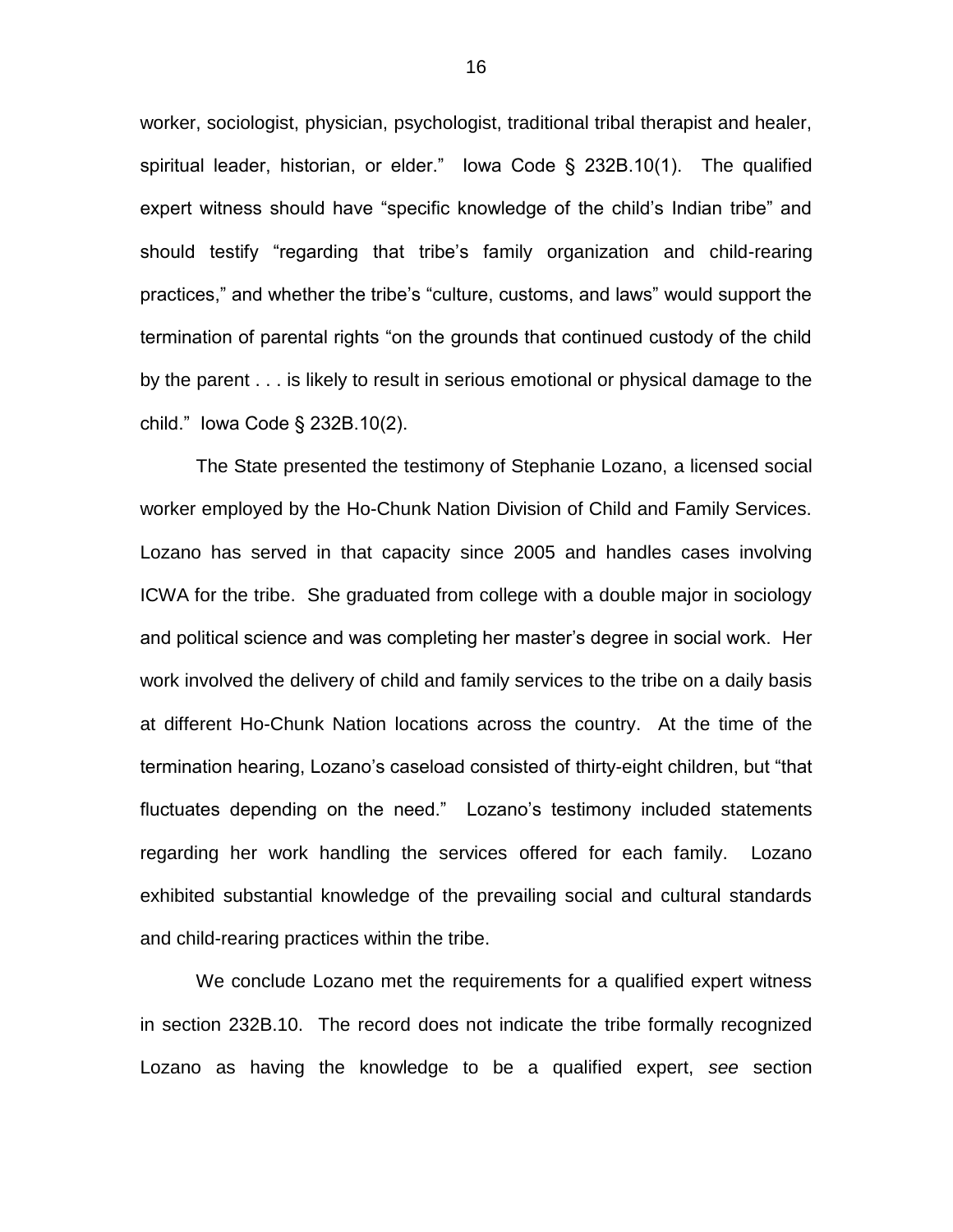232B.10(3)(b), but she possessed the qualifications described in sections 232B.10(3)(a) and (d).

*3. Expert Witness Testimony.* The father and mother contend the juvenile court erred because the qualified expert did not support termination of parental rights. The father and mother also argue the testimony failed to confirm "whether continued custody by the parent would result in serious emotional or physical damage to the child." The parents rely on the Kansas Supreme Court's finding in *In re M.F.*, 225 P.3d 1177, 1186 (Kan. 2010), to support their contention that expert witness testimony must "support the ultimate decision of the juvenile court" as to whether continued custody by the parent would result in harm to the child. However, the facts in *In re M.F.* are dissimilar to the facts in this case, because the Kansas Supreme Court concluded *none* of the witnesses qualified as an expert witness under ICWA. *Id*. at 1186. Further, the Kansas court concluded, the "expert need not opine on the ultimate issue of whether the State met its burden." *Id*.

We have commented upon ICWA's requirement that there must be "evidence beyond a reasonable doubt, including testimony of qualified expert witnesses, that the continued custody of the child by the parent or Indian custodian is likely to result in serious emotional or physical damage to the child." *In re S.M.*, 508 N.W.2d 732, 734 (Iowa Ct. App. 1993) (quoting 25 U.S.C. § 1912(f)); Iowa Code section 232B(6)(6)(a). We have observed that this section "requires the juvenile court to consider the testimony of a qualified expert testimony prior to the termination of the parental rights of the child's parent or Indian custodian." *Id*. This expert witness testimony "is to provide the court with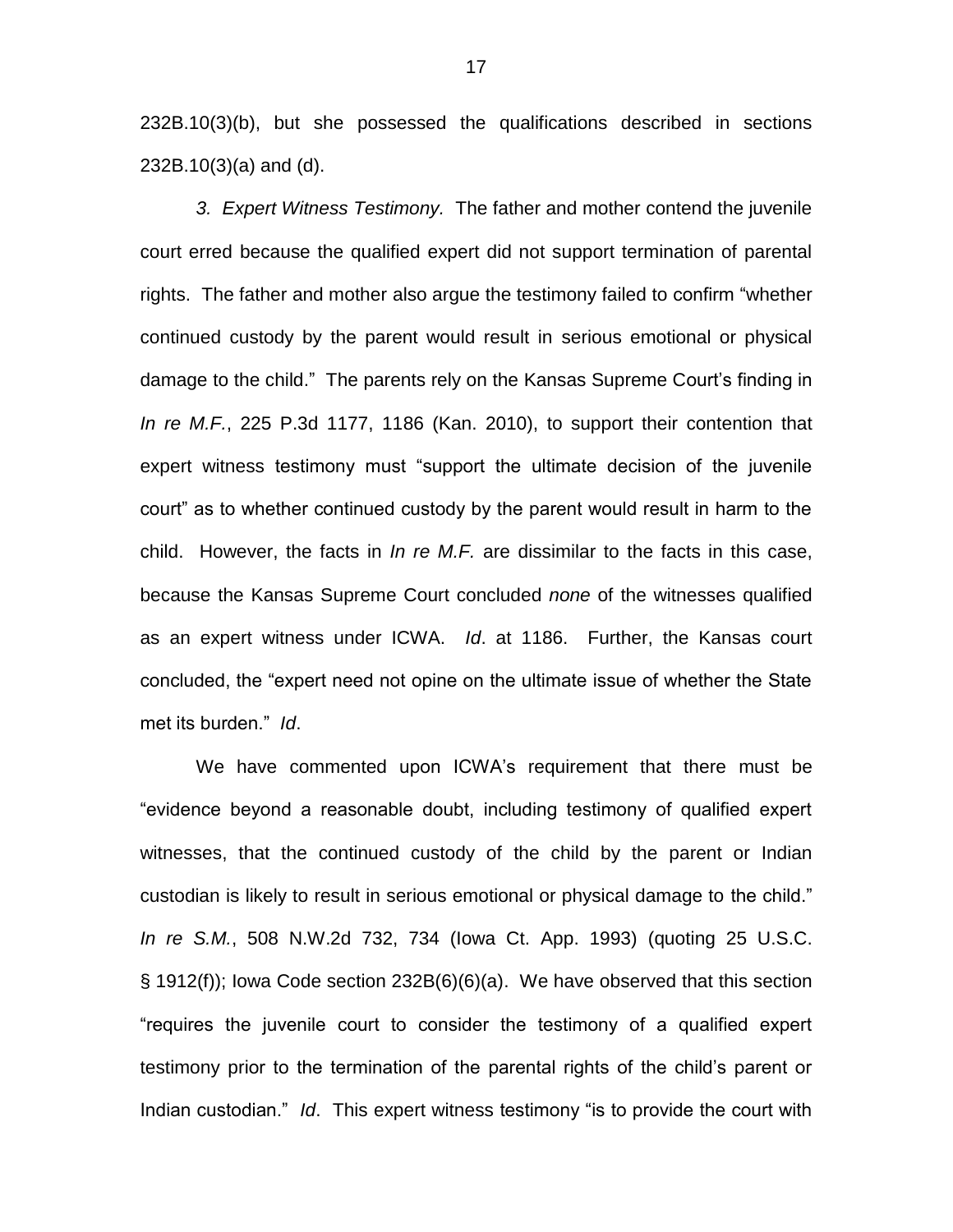knowledge of the social and cultural aspects of Indian life to diminish the risk of any cultural bias." *See In re C.A.V.*, 787 N.W.2d at 102 (citation omitted). We acknowledge that other states, in addition to Kansas, have construed this requirement in terms of the qualified expert's testimony supporting the ultimate finding that "continued custody by the parent will result in serious emotional or physical damage to the child." *See, e.g.*, *In re M.F.*, 225 P.3d at 1186; *Marcia V. v. State*, 201 P.3d 496, 506 (Alaska 2009); *Steven H. v. D.E.S.*, 190 P.3d 180, 186 (Ariz. 2008); *State ex rel. S.O.S.C.F. v. Lucas*, 33 P.3d 1001, 1005 (Or. App. 2001).

Practically speaking, we may be mincing words to distinguish the terms "consider" and "support" if the qualified expert witness is not required to express a conclusion on the ultimate question. Nevertheless, we find the legislature has set forth the proper approach in Iowa Code section 232B.10:

In considering whether to involuntarily place an Indian child in foster care or to terminate the parental rights of the parent of an Indian child, the court shall require that qualified expert witnesses with specific knowledge of the child's Indian tribe testify regarding that tribe's family organization and child-rearing practices, and regarding whether the tribe's culture, customs, and laws would support the placement of the child in foster care or the termination of parental rights on the grounds that continued custody of the child by the parent or Indian custodian is likely to result in serious emotional or physical damage to the child.

Iowa Code § 232B.10(2).

This section does not mandate that the qualified expert witness testify in support of termination, or in support of the ground that custody by the parent is likely to result in serious emotional or physical harm to the child. There is also no mandate that the tribe or the qualified expert witness recommend or consent to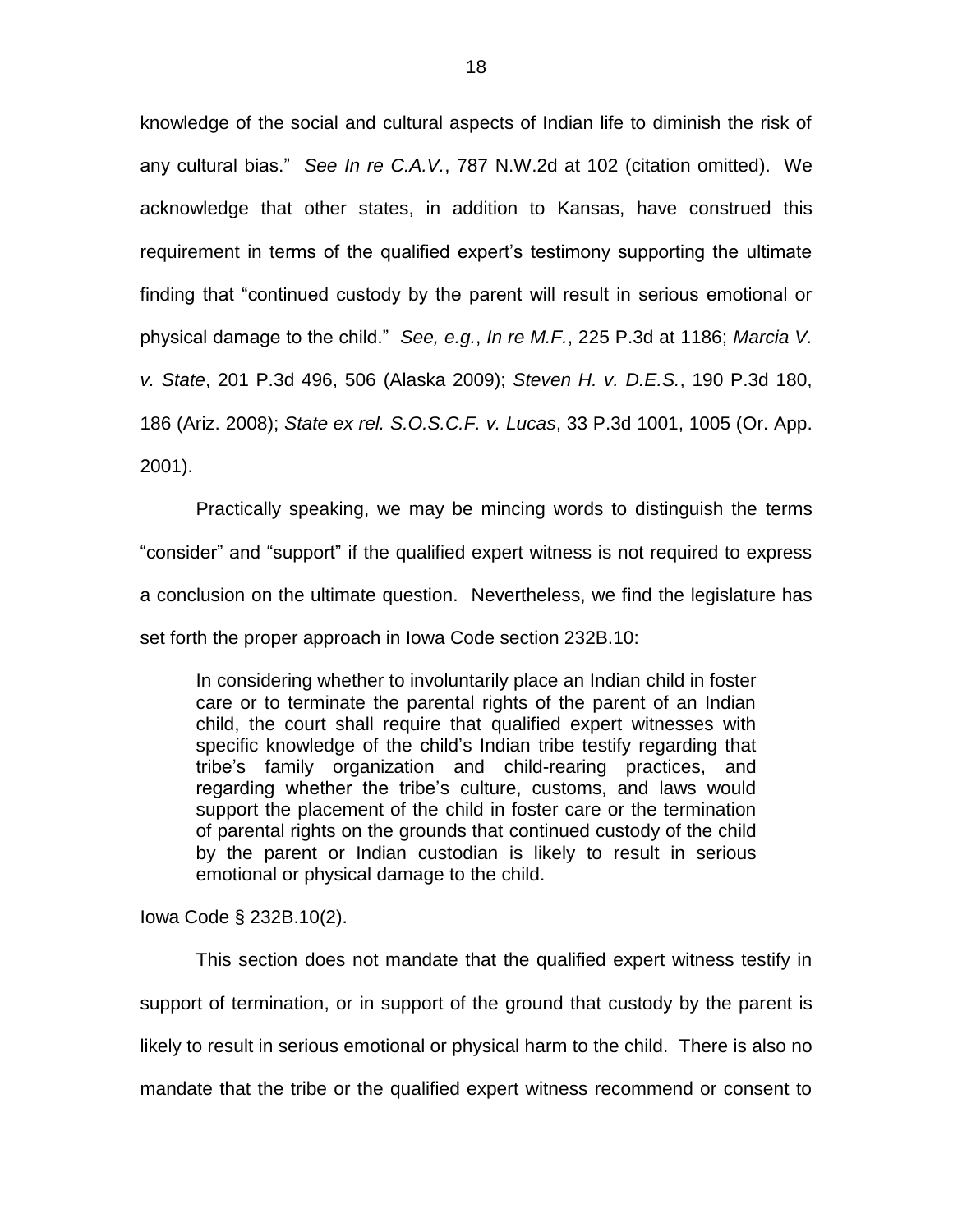termination, or agree that the child would likely be subject to serious emotional or physical harm if returned home. Rather, this section instructs that, after being fully informed by a qualified expert witness, the court is to consider if the tribe's culture, customs, or laws would support termination on that ground. After giving due and careful consideration of the qualified expert testimony, and with knowledge of the tribe's support or lack of support, the court is then guided by section 232B.6, which permits termination only if the court determines that termination is "supported by evidence beyond a reasonable doubt . . . that the continued custody of the child by the child's parent or Indian custodian is likely to result in serious emotional or physical damage to the child." However, neither the tribe's customs or laws, nor the testimony of the qualified expert testimony, may dictate the best interests of the child. *See In re J.L.*, 779 N.W.2d 481, 492 (lowa Ct. App.  $2009$ ). $3$ 

Here, Lozano testified that she did not object to the services DHS had attempted to provide to the parents, and opined "they were adequate to assist the parents." Lozano acknowledged that culturally appropriate services or strategies were "really limited in the area," and that the parents did not have

 $\overline{a}$ 

<sup>&</sup>lt;sup>3</sup> As we have previously observed:

Moreover, in no part does the Iowa ICWA suggest children's rights should be eliminated in favor of a tribe's rights. The Iowa ICWA's definition of an Indian child's best interests focuses on maintaining the Indian culture. Iowa Code § 232B.3(2). However, nothing in Iowa Code chapter 232B places maintaining the Indian culture above a child's rights or safety. *See, e.g.*, Iowa Code §§ 232B.6 (providing that the chapter shall not be construed to prevent the emergency removal in order to prevent imminent physical damage or harm to the child); 232B.9(2) (providing that the placement of an Indian child shall be in a setting where the child's special needs are met); 232B.9(6) (stating the placement preference of an Indian child may be considered).

*In re J.L.*, 779 N.W.2d 481, 492-93 (Iowa Ct. App. 2009).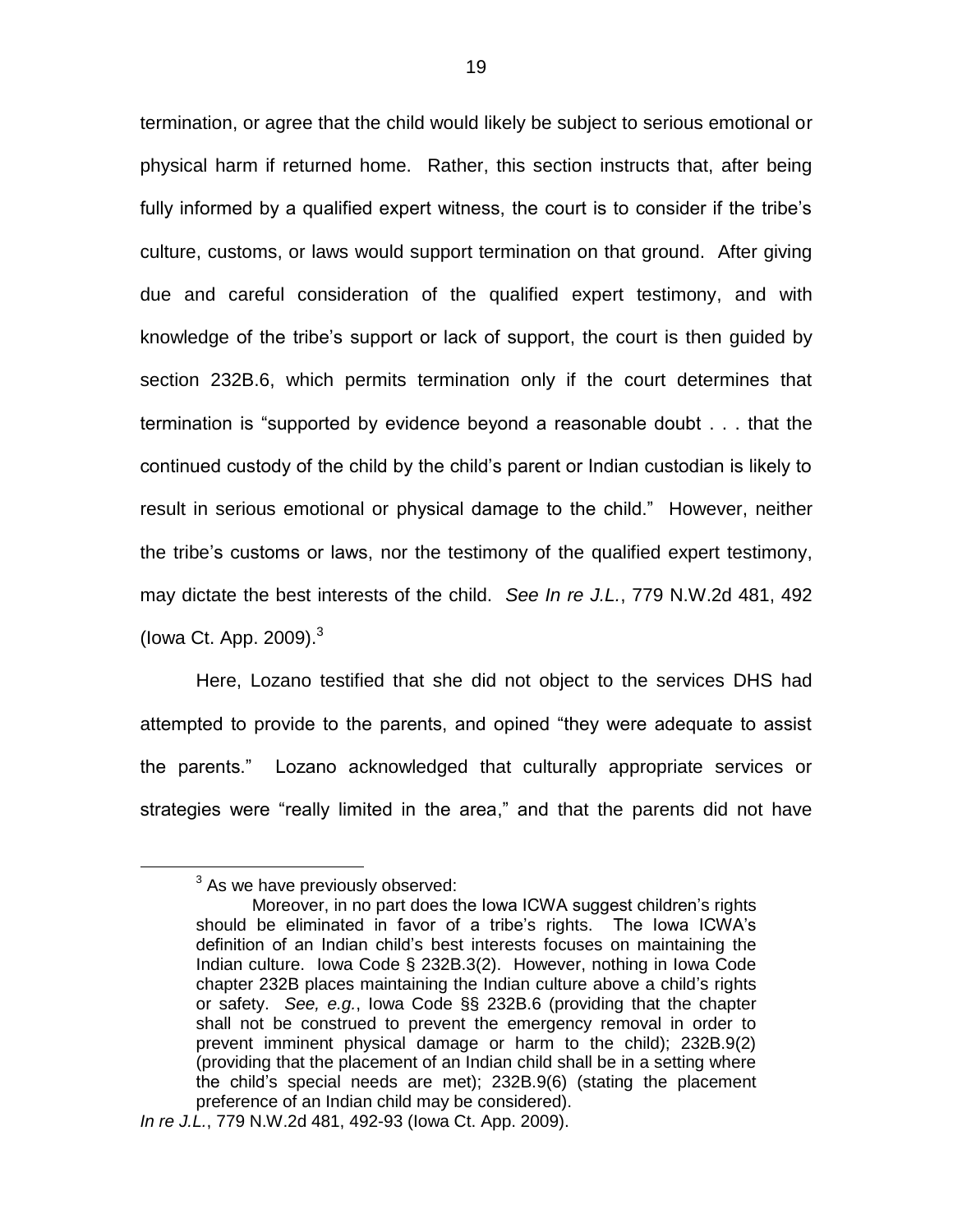reliable transportation.<sup>4</sup> She testified she was involved in the case at its inception, and agreed that her suggestions for additional services (e.g., transportation assistance) were followed through by DHS. However, she observed that there was some animosity between her and DHS.

Moreover, Lozano had previously testified that the parents could not care for D.S. and custody of D.S. by the parents would likely result in serious emotional or physical damage to the child, but at the termination hearing Lozano declined to opine whether the child would suffer serious physical harm in the parents' care. Lozano testified that she believed the parents had not had sufficient time to overcome their issues, and she did not recommend termination. In Lozano's view, it takes a minimum of two years to overcome alcohol and drug abuse issues. And she further stated that as long as the parents did not abuse alcohol or drugs in the presence of the child, then such behavior would not be detrimental to the child.

As the mother points out, "Lozano's testimony indicated that the tribe's laws and customs did not support termination of parental rights." Indeed, Lozano testified that she was employed by the tribe and had handled a multitude of tribal cases involving ICWA over a period longer than five years. In that capacity, Lozano testified that she had only recommended termination on one occasion in a contested case.

Upon our review of Lozano's lengthy and detailed testimony, coupled with our consideration of the underlying purpose and intent of the ICWA, we find

 $\overline{a}$ 

<sup>&</sup>lt;sup>4</sup> Lozano worked out of Wisconsin, and the parents lived in Dubuque, three and one-half hours away.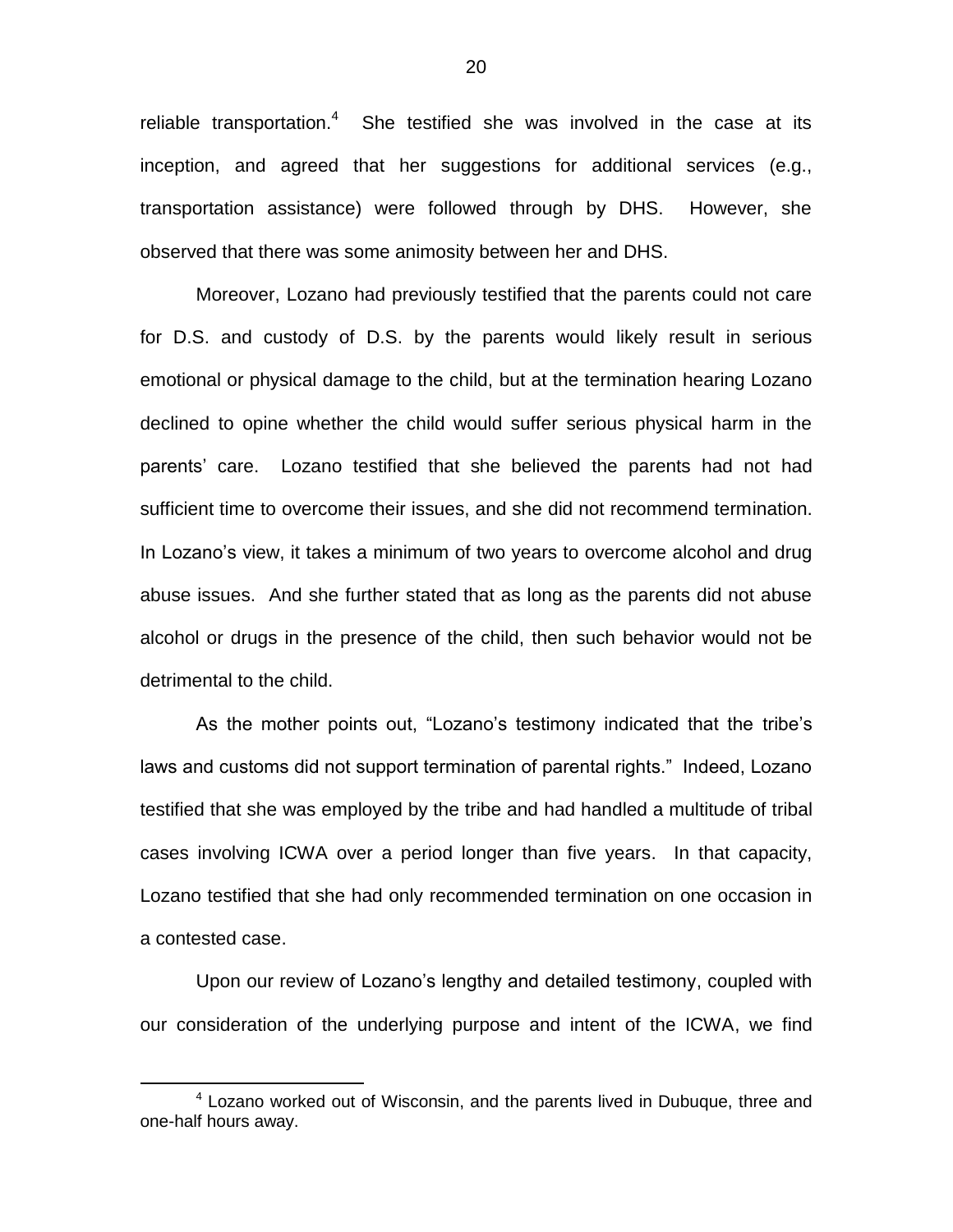Lozano's testimony lends some support to the ultimate finding of the juvenile court that "the continued custody of the child by the child's parent . . . is likely to result in serious emotional or physical damage to the child." Iowa Code § 232B.6(6)(a). From Lozano's testimony, the juvenile court could conclude the parents had not overcome their issues, their substance abuse issues were going to require long-term rehabilitation, active efforts had been provided to-date, and the qualified expert (Lozano) was not likely to ever support termination due to the tribe's laws and customs. In fact, the juvenile court observed that Lozano "did not support termination of parental rights as that is not something the Ho-Chunk Nation views as culturally appropriate. However, Lozano did concede that the parents would need additional time and training to care for a special needs child."

The paramount interest of the ICWA is the protection of the best interests of the Indian child. *J.L.*, 779 N.W.2d at 492. Situations will arise in which the child's best interests may override tribal or family interests, and in those situations, specific preferences of the tribe or family should not be followed. *See id.* (detailing purpose and intent of Iowa ICWA). True, Iowa ICWA's definition of an Indian child's best interests focuses on maintaining the Indian culture. Iowa Code § 232B.3(2). However, "in no part does the Iowa ICWA suggest children's rights should be eliminated in favor of a tribe's rights." *J.L*., 779 N.W.2d at 492. Further, nothing in the ICWA places maintaining the Indian culture above a child's safety. *Id*. Here, it is clear the child would not be safe in the continued custody of the parents, and such custody would result in harm to the child. We affirm the conclusion of the juvenile court as to this issue.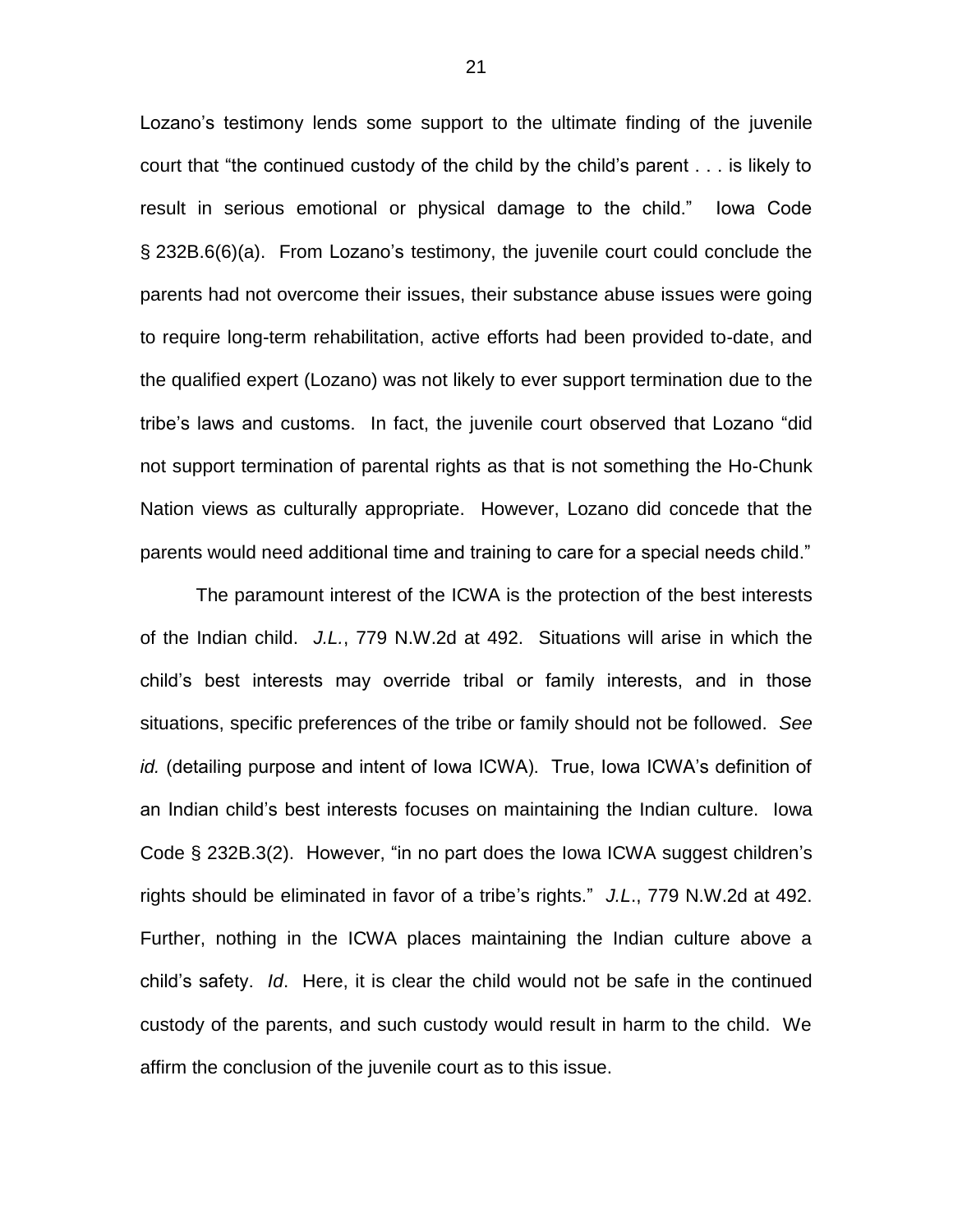*4. Placement.* The father contends the juvenile court erred in failing to address placement until after the termination hearing. We disagree.

The child was removed from the custody of the parents in January 2010, when he was less than two weeks old. The child was placed in the care of a foster family, where he has remained since removal. The issue of placement was raised in February 2011 when the tribe requested placement with an Indian foster family in Wisconsin. At that time, termination proceedings had been initiated, and the court ordered the issue of placement to be addressed at the termination hearing. The court later ordered it would only take up the issue of termination at the hearing. After a termination hearing held over two days, the court determined the child could not be returned to the parents' care and should not be forced to wait for permanency. *See, e.g.*, *In re A.C.*, 415 N.W.2d 609, 613 (Iowa 1987) ("[P]atience with parents can soon translate into intolerable hardship for their children."). The court made the necessary findings for termination of parental rights pursuant to section 232.116(1)(h).<sup>5</sup> The court did not specifically address the issue of the child's placement, except to note the child was doing well in his current placement and DHS had recently worked with the Wisconsin family as requested by the tribe.

Having determined it was in the child's best interests for parental rights to be terminated, the court assigned DHS to serve as custodian and guardian of the

 $\overline{a}$ 

<sup>&</sup>lt;sup>5</sup> Although the law requires a "full measure of patience with troubled parents who attempt to remedy a lack of parenting skills," Iowa has built this patience into the statutory scheme of Iowa Code chapter 232, including a six-month limitation for children in need of assistance aged three and below, and a twelve-month limitation for children in need of assistance aged four and above. *See* Iowa Code §§ 232.116(1)(f)(3), 232.116(1)(h)(3); *In re D.A., Jr.,* 506 N.W.2d 478, 479 (Iowa Ct. App. 1993). Once the statutory limits established in section 232.116 have passed, "the rights and needs of the child rise above the rights and needs of the parents." *J.L.W.,* 570 N.W.2d at 781.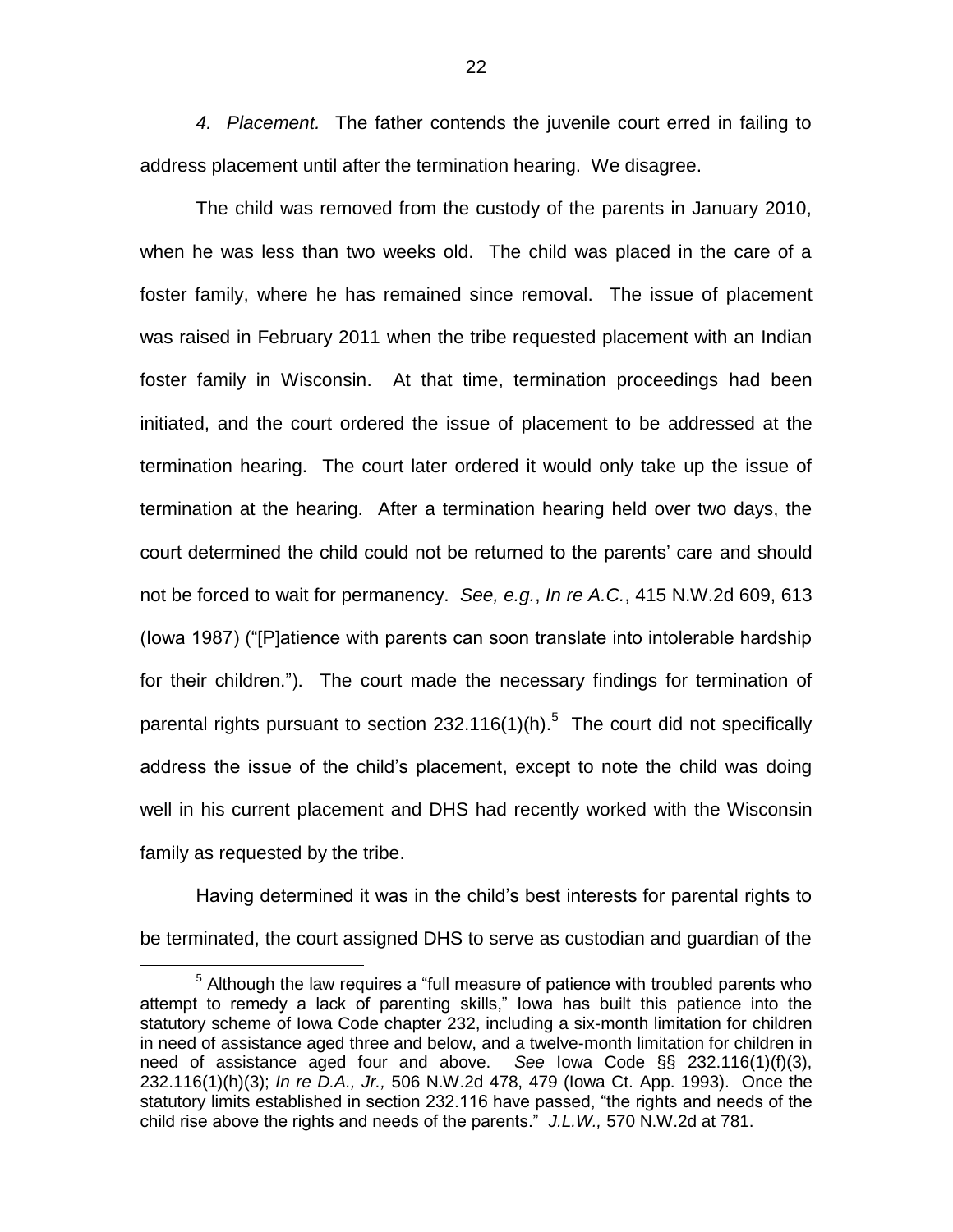child. *See* Iowa Code § 232.117(3)(a). Although the juvenile court has responsibility for continued oversight, DHS was charged to "make every effort to establish a stable placement for the child by adoption or other permanent placement." *See* Iowa Code § 232.117(6). DHS also has the responsibility to advise the court on a regular basis of the status of the child's placement and efforts being made towards permanency and adoption. *See* Iowa Code § 232.117(6)-(8). The legislature, while giving the juvenile court continuing oversight consistent with the best interests of the child, did not give the juvenile court the right to establish custody or consent to adoption. *See* Iowa Code §§ 232.117(3)(a), 232.117(6)-(8). Rather, these rights were specifically granted to the guardian subject to placement preferences for an Indian child. *See* Iowa Code §§ 232.117(6)-(8), 232B.9. ICWA requires that to the greatest extent possible, an Indian child must be placed into "a foster home, adoptive placement or other type of custodial placement that reflects the unique values of the child's tribal culture" and that "is best able to assist the child in establishing, developing, and maintaining a political, cultural, and social relationship with the Indian child's tribe and tribal community. Iowa Code section 232B.3(2) (defining the "best interests of the child" by specifically observing placement preferences and considerations).

This child had been removed from the parents' care for all but ten days of his life, while he was hospitalized following his birth. The court found the grounds for termination existed and termination was in the best interests of the child. The permanency orders entered by the court in September and December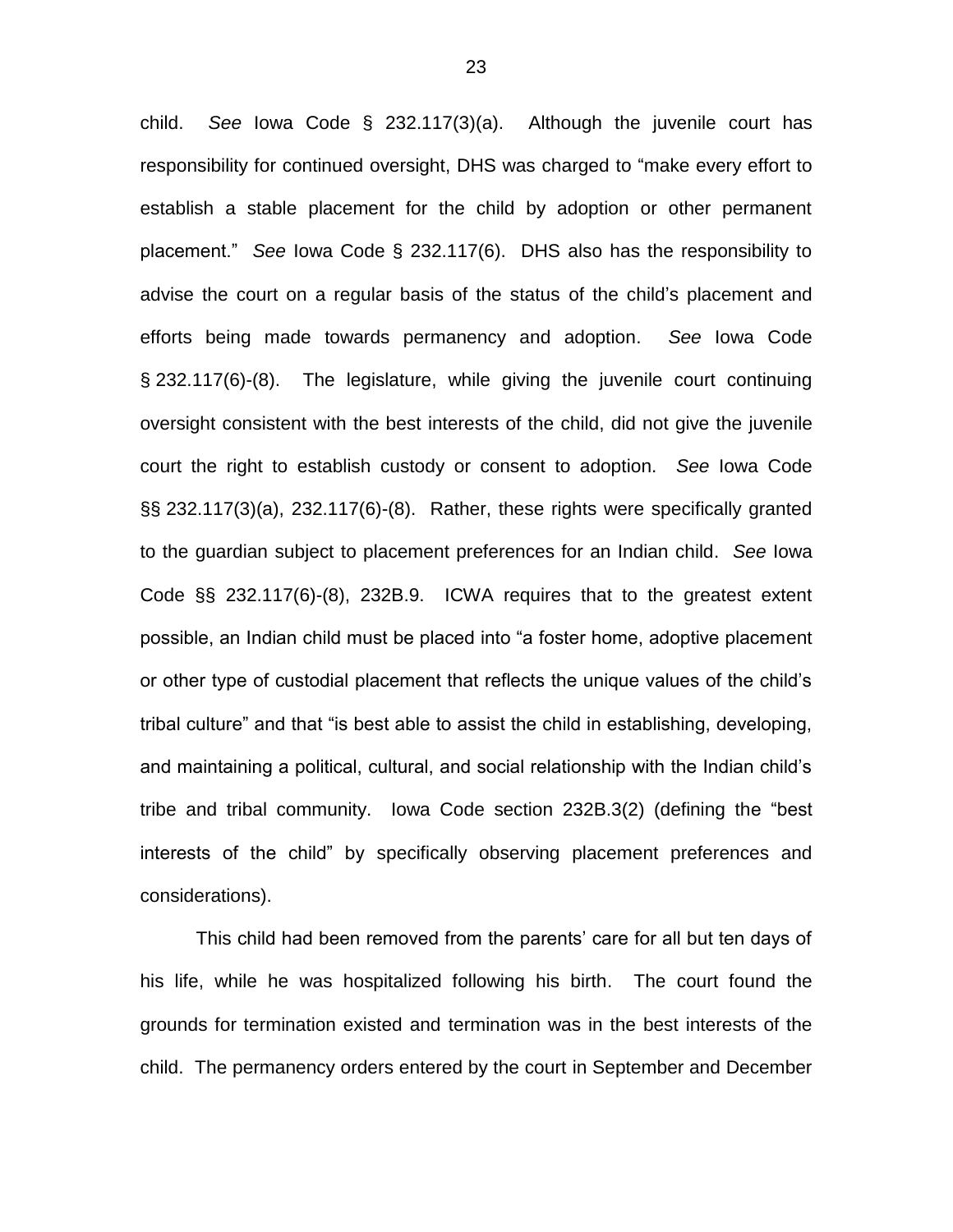2010 had not been appealed. The court did not err in addressing termination of parental rights in March and April 2011.

Again, the paramount interest of the ICWA is the protection of the best interests of the Indian child. *J.L.*, 779 N.W.2d at 492. Where the child's best interests override tribal or family interests, preferences for placement should not be followed. *See id.* Specifically, section 232B.9(2) provides the placement of an Indian child shall be in a setting where the child's special needs are met.

Under the facts and circumstances of this case, only termination will result in D.S.'s special medical needs being met. *See* Iowa Code § 232B.9(2). D.S.'s special needs have been met in his current foster family placement for more than one year. The record is replete with lists of D.S.'s medical needs, including appointments, medication, and treatment. His foster family has taken him to more than fifty-four different appointments over the course of the past year. They take his blood pressure, monitor his food intake, conduct breathing treatments, administer medications, transport him for emergency treatment when necessary, and keep a daily log to report to doctors. In addition, D.S. has undergone several surgeries, and the foster family has stayed with him in the hospital and aided his recovery. Even the tribe's social worker agreed D.S.'s out-of-home placement was appropriate considering his medical challenges. By all accounts, the child's current placement pending adoption is "in a setting where the child's special needs are met." See Iowa Code § 232B.9(2).

# **B. Factors in Termination.**

Even if a statutory ground for termination is met, a decision to terminate must still be in the best interests of a child after a review of section 232.116(2).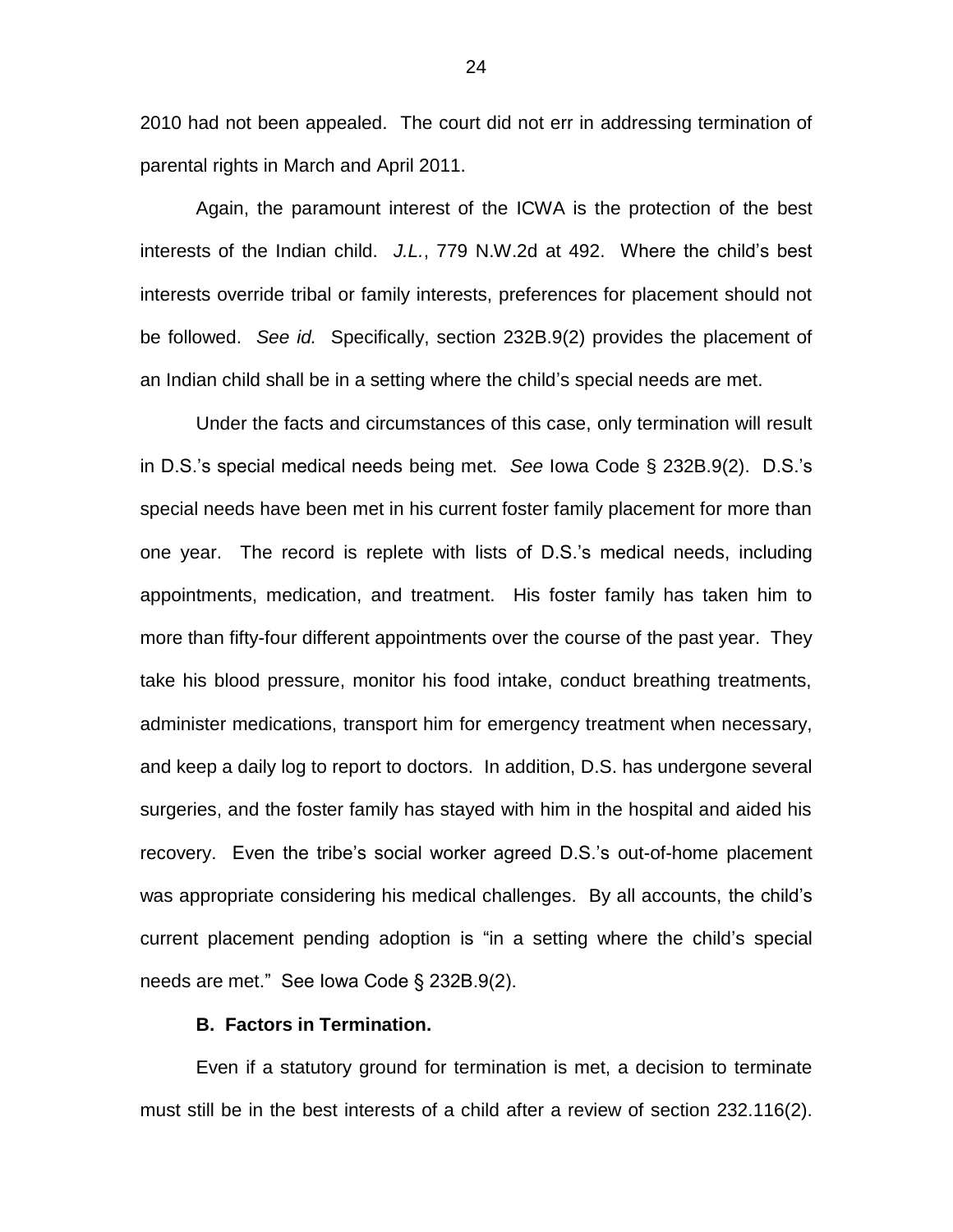*P.L.*, 778 N.W.2d at 37; *see also J.L.*, 779 N.W.2d at 492. In determining best interests, this court's primary considerations are "the child's safety, the best placement for furthering the long-term nurturing and growth of the child, and the physical, mental, and emotional condition and needs of the child." *P.L.*, 778 N.W.2d at 37. Taking these factors into account, we conclude the child's best interests require termination of the father's and mother's parental rights.

The mother contends termination is not in the best interests of the child. She notes that evidence introduced at trial showed she "was bonding to D.S. and learning his complex medical needs." She also states she "was making positive changes in her life, including taking responsibility for her past legal problems by working closely with her parole officer and getting her alcohol treatment set up in Wisconsin." The mother also alleged she was committed "to being a family and co-parenting with the father." The mother also requested an additional six months to learn D.S.'s special needs and resume care of the child.

The mother has had over 16 months to address her issues. True, the mother's lengthy incarceration during these proceedings had an impact on her ability to learn to care for the child, but the incarceration was a result of her own decisions and lifestyle. *See In re M.M.S.*, 502 N.W.2d 4, 8 (Iowa 1993) (observing that a parent's incarceration results from a lifestyle that is chosen in preference to, and at the expense of, a relationship with a child). In addition, the mother's commitment to the father is concerning, because the father continues to actively use marijuana. We will not gamble with a child's future by asking him to continuously wait for a stable biological parent, particularly at such a tender age. *See In re D.W.*, 791 N.W.2d 703, 707 (Iowa 2010). The juvenile court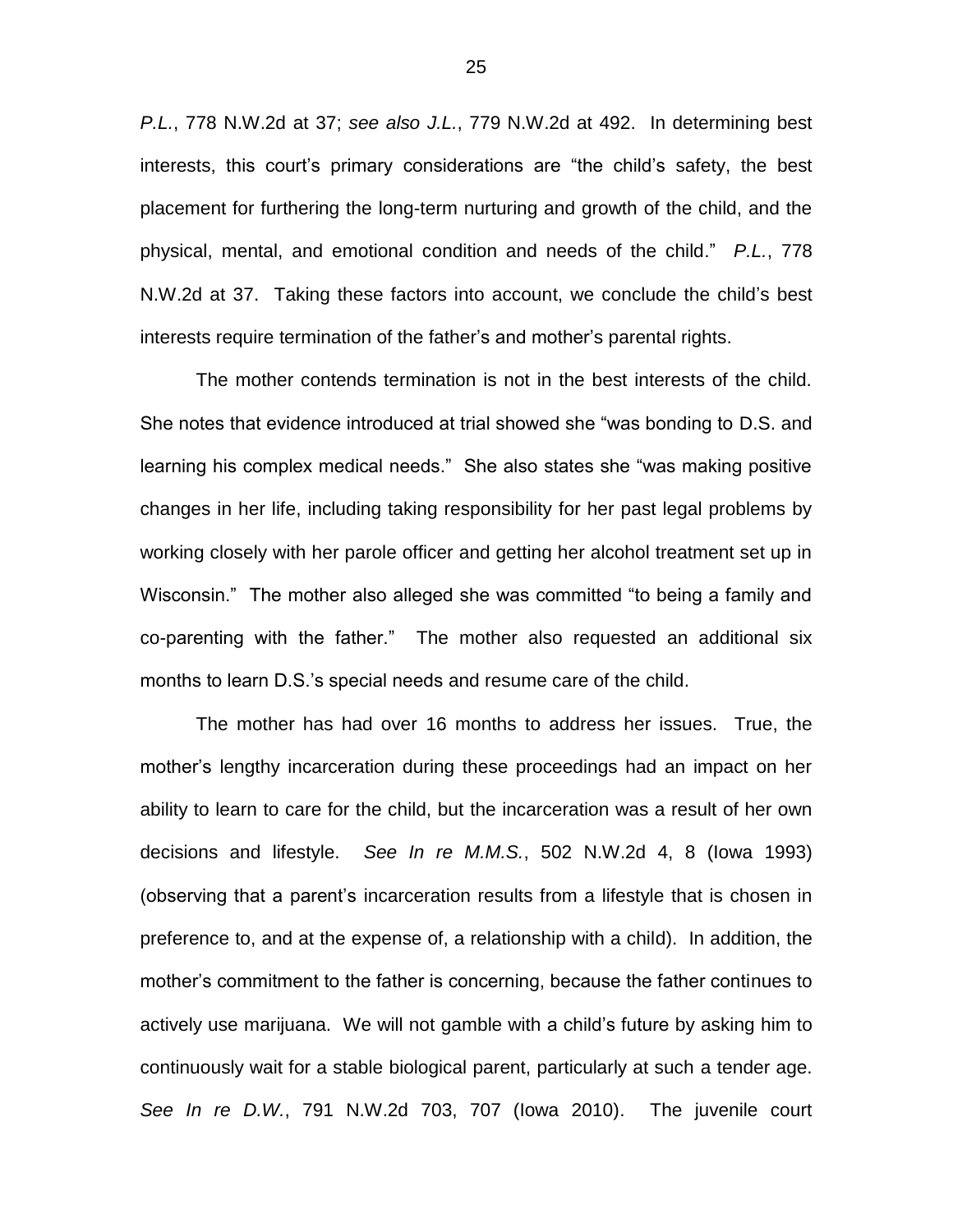considered evidence from caseworkers and the guardian ad litem that the child's interests are best served by termination of parental rights and concluded:

Both parents have significant substance abuse issues. Mother has not demonstrated that she can maintain her sobriety for extended periods of time outside treatment or correctional facilities. Father continues to actively use marijuana. Neither parent is employed, has transportation, or fully understands the medical needs of the child.

The child is not safe in the parents' care, and the parents are not able to provide for his long-term nurturing and growth. It would be a detriment to the child's physical, mental, and emotional condition to maintain these parent-child relationships.

# **C. Exceptions or Factors against Termination.**

Finally, we give consideration to whether any exception or factor in section 232.116(3) applies to make termination unnecessary, including the presence of evidence "that the termination would be detrimental to the child at the time due to the closeness of the parent-child relationship." *See* Iowa Code § 232.116(3)(c). The factors weighing against termination in section 232.116(3) are permissive, not mandatory. *See P.L.*, 778 N.W.2d at 38; *In re J.L.W.*, 570 N.W.2d 778, 781 (Iowa Ct. App. 1997). The court has discretion, based on the unique circumstances of each case and the best interests of the child, whether to apply the factors in this section to save the parent-child relationship. *In re C.L.H.*, 500 N.W.2d 449, 454 (Iowa Ct. App. 1993).

Any bond that exists between the parents and the child in this case is limited considering the child's young age and the time he has spent out of their care. Visitation has been minimal as a result of the parents' incarceration and